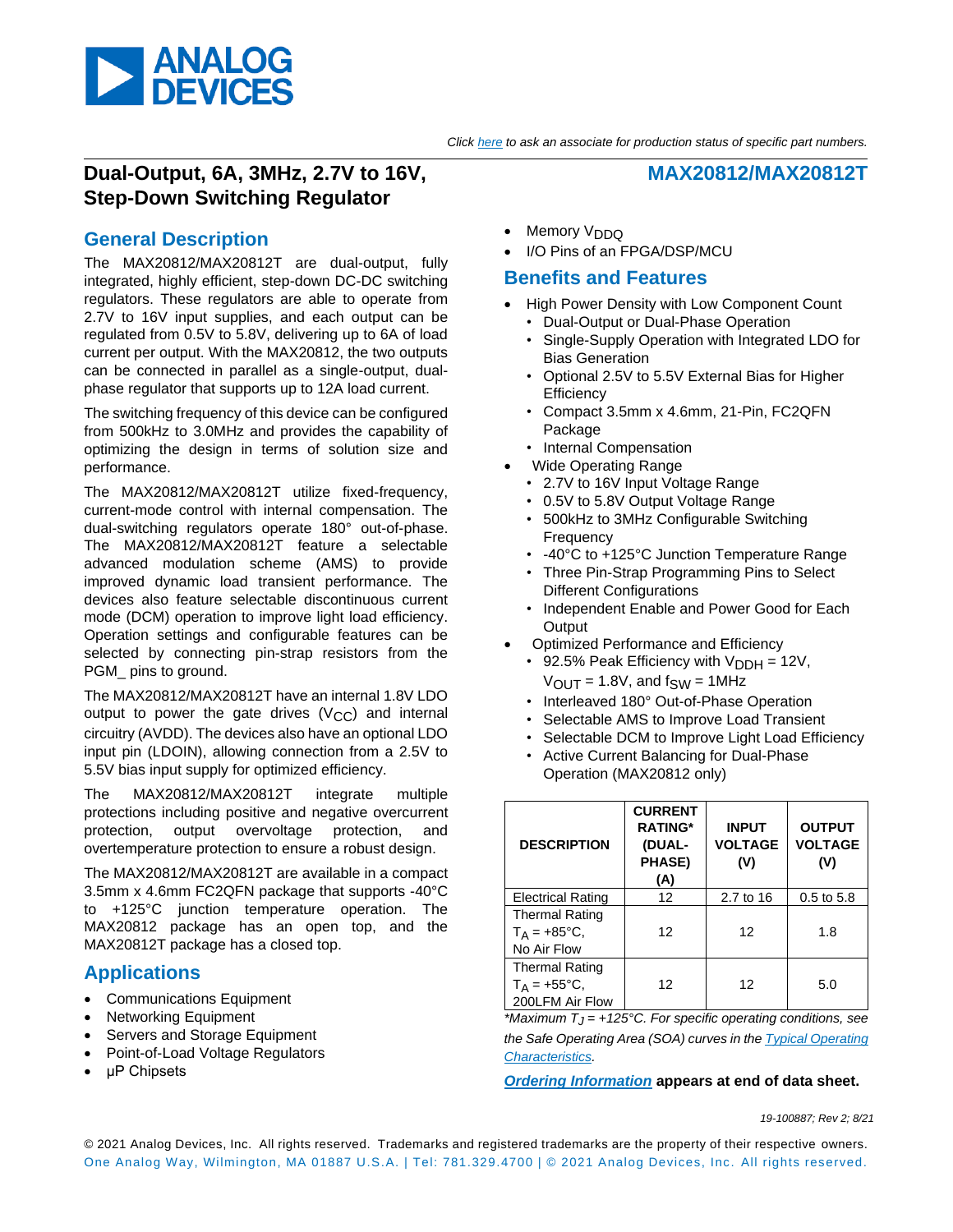# **Simplified Application Circuits**

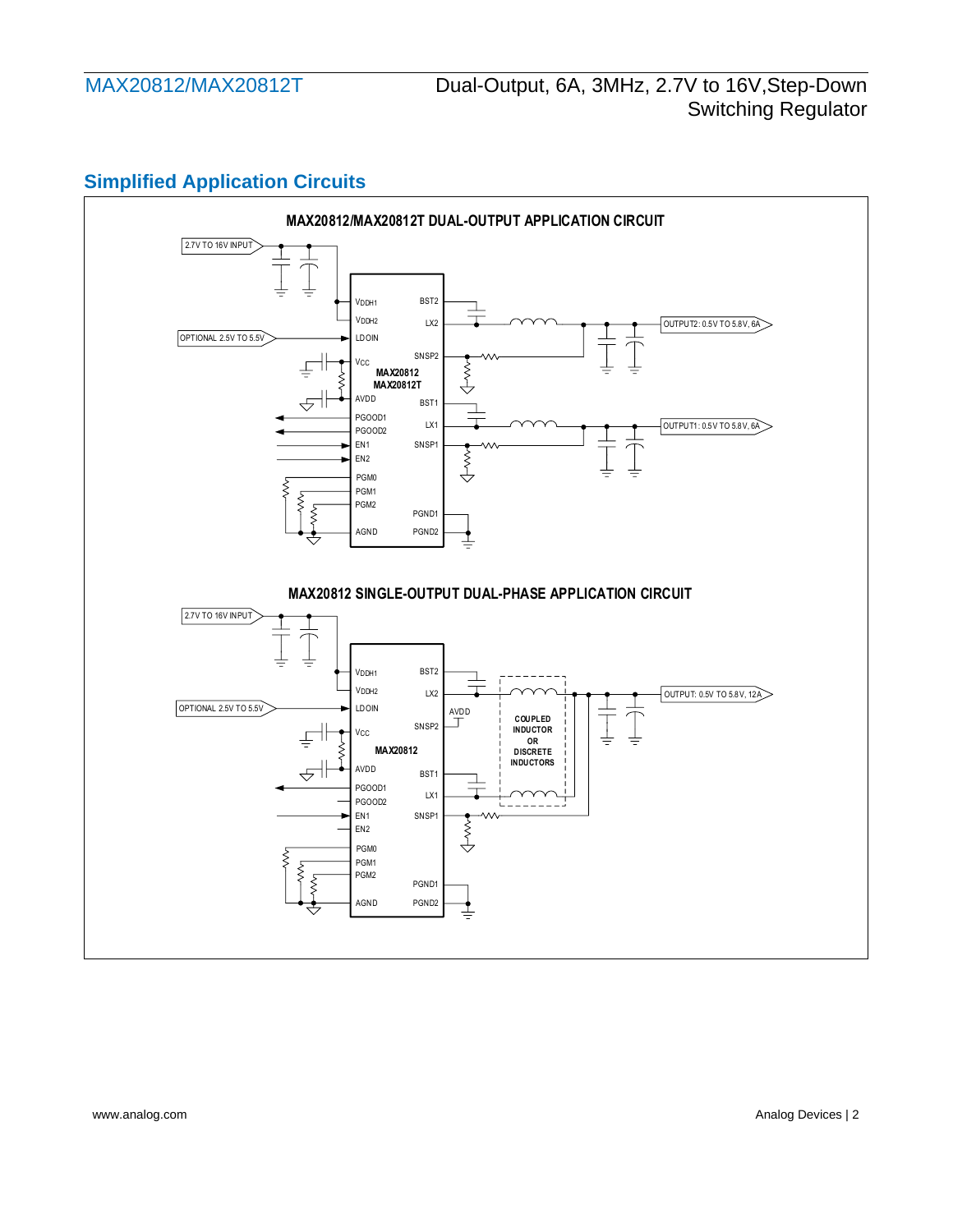## **Absolute Maximum Ratings**

| BST1, BST2 to PGND (AC) (Note 2)  -7V to +25.5V |  |
|-------------------------------------------------|--|
|                                                 |  |
|                                                 |  |
|                                                 |  |

| Storage Temperature Range -65°C to +150°C |  |
|-------------------------------------------|--|
| Peak Reflow Temperature Lead-Free +260°C  |  |
|                                           |  |

Note 1: Input HF capacitors placed not more than 40 mils away from the V<sub>DDH</sub> pins are required to keep inductive voltage spikes within Absolute Maximum limits.

**Note 2:** AC is limited to 25ns.

*Stresses beyond those listed under "Absolute Maximum Ratings" may cause permanent damage to the device. These are stress ratings only, and functional operation of the device at these or any other conditions beyond those indicated in the operational sections of the specifications is not implied. Exposure to absolute maximum rating conditions for extended periods may affect device reliability.*

### **Package Information**

### **21 FC2QFN**

| <b>Ordering Part Number</b>                           | MAX20812 (open top) | MAX20812T (closed top) |  |  |  |
|-------------------------------------------------------|---------------------|------------------------|--|--|--|
| Package Code                                          | F213A4F+1           | F213A4F+2              |  |  |  |
| <b>Outline Number</b>                                 | 21-100394           | 21-100513              |  |  |  |
| Land Pattern Number                                   | 90-100134           | 90-100184              |  |  |  |
| Thermal Resistance, Four-Layer Board                  |                     |                        |  |  |  |
| Junction to Ambient $(\theta_{JA})$ JEDEC             | 44.96°C/W           | $43.9^{\circ}$ C/W     |  |  |  |
| Junction to Ambient $(\theta_{JA})$ on MAX20812EVKIT# | $20^{\circ}$ C/W    | $20^{\circ}$ C/W       |  |  |  |
| Junction to Case $(\theta_{\text{JC}})$               | $0.51^{\circ}$ C/W  | $10.1^{\circ}$ C/W     |  |  |  |

For the latest package outline information and land patterns (footprints), go to *www.maximintegrated.com/packages*. Note that a "+", "#", or "-" in the package code indicates RoHS status only. Package drawings may show a different suffix character, but the drawing pertains to the package regardless of RoHS status.

Package thermal resistances were obtained using the method described in JEDEC specification JESD51-7, using a four-layer board. For detailed information on package thermal considerations, refer to *www.maximintegrated.com/thermal-tutorial*.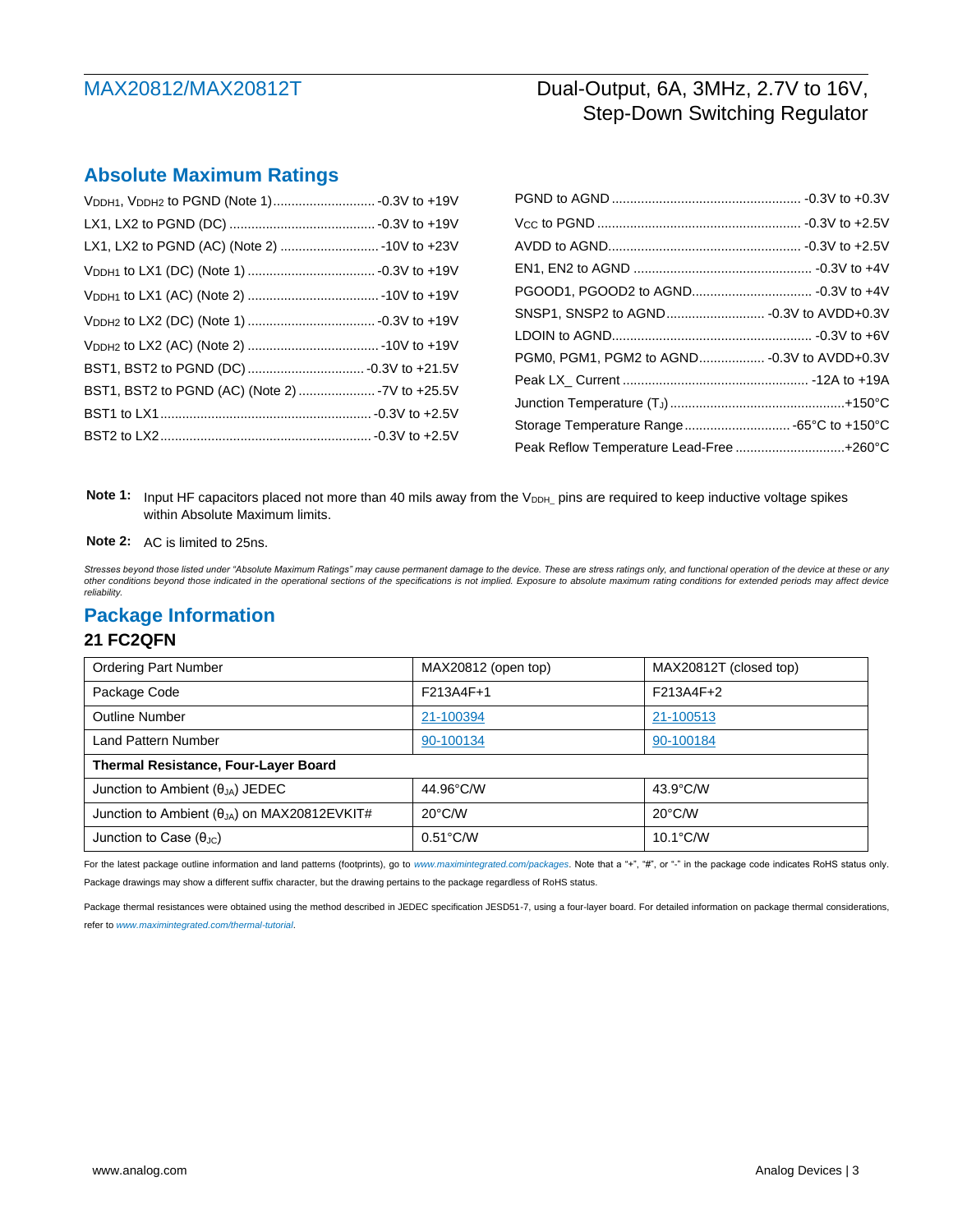## **Electrical Characteristics**

(See the [Typical Application Circuits.](#page-22-0)  $V_{DDH1} = V_{DDH2} = 12V$ ,  $V_{LDOIN} = 3.3V$ ,  $T_A = T_J = -40^{\circ}C$  to +125°C, unless otherwise noted. Specifications are production tested at  $T_A$  = +32°C; limits within the operating temperature range are guaranteed by design and characterization.)

| <b>INPUT SUPPLY</b>                                                                                                    | $\vee$  |  |
|------------------------------------------------------------------------------------------------------------------------|---------|--|
|                                                                                                                        |         |  |
| Input Voltage Range<br>2.7<br>16<br><b>V<sub>DDH</sub></b>                                                             |         |  |
| $V_{LDOIN} = 3.3V$ , $EN_{-} = AGND$<br>0.1                                                                            |         |  |
| Input Supply Current<br><b>I</b> VDDH<br>$V_{LDOIN} = AVDD, EN_{} = AGND$<br>2.2                                       | mA      |  |
| Linear Regulator Input<br>2.5<br>5.5<br>V <sub>LDOIN</sub><br>Voltage                                                  | $\vee$  |  |
| $V_{LDOIN} = 3.3V$ , $EN_{-} = AGND$<br>2.6<br>Linear Regulator Input                                                  | mA      |  |
| <b>ILDOIN</b><br>Current<br>$V_{LDOIN} = 3.3V$ , $EN_{-} = 1.8V$ , $f_{SW} = 1MHz$<br>22.1                             |         |  |
| Internal LDO Regulated<br>$V_{CC}$<br>1.71<br>1.95<br>Output                                                           | $\vee$  |  |
| $VLDOIN = AVDD$<br>80                                                                                                  |         |  |
| Linear Regulator<br>100<br>$VLDOIN = 3.3V$<br><b>Current Limit</b>                                                     | mA      |  |
| $V_{CC}$ < 1.6V<br>20                                                                                                  |         |  |
| <b>AVDD Undervoltage</b><br>AVDD <sub>UVLO</sub><br>Rising<br>1.65<br>1.67<br>1.70<br>Lockout                          | V       |  |
| <b>AVDD Undervoltage</b><br>55                                                                                         | mV      |  |
| Lockout Hysteresis<br>V <sub>DDH</sub> Undervoltage<br>Rising<br>2.4<br>2.5<br>2.6<br>V <sub>DDH_UVLO</sub><br>Lockout | $\vee$  |  |
| V <sub>DDH</sub> Undervoltage<br>100<br>Lockout Hysteresis                                                             | mV      |  |
| <b>LDOIN Undervoltage</b><br>VLDOIN_UVLO<br>2.2<br>2.3<br>2.4<br>Lockout                                               | $\vee$  |  |
| <b>LDOIN Undervoltage</b><br>100<br>VLDOIN_UVLO<br>Lockout Hysteresis                                                  | mV      |  |
| OUTPUT VOLTAGE RANGE AND ACCURACY                                                                                      |         |  |
| MAX20812<br>0.4945<br>0.500<br>0.5055                                                                                  |         |  |
| Internal Reference<br>MAX20812T<br>0.496<br>0.500<br>0.504<br>Voltage                                                  | $\vee$  |  |
| $T_A = T_J = 0$ °C to +85°C<br>0.497<br>0.500<br>0.503                                                                 |         |  |
| Voltage Sense Leakage<br>$T_A = T_J = +25$ °C<br>1<br>ISNSP<br>Current                                                 | μA      |  |
| <b>SWITCHING FREQUENCY</b>                                                                                             |         |  |
| 500                                                                                                                    |         |  |
| 750                                                                                                                    |         |  |
| 1000                                                                                                                   |         |  |
| <b>Switching Frequency</b><br>$f_{SW_{-}}$<br>1500                                                                     | kHz     |  |
| 2000                                                                                                                   |         |  |
| 3000                                                                                                                   |         |  |
| <b>Switching Frequency</b><br>$-10$<br>$+10$<br>Accuracy                                                               | %       |  |
| Phase Shift Between<br>180<br>$f_{SW1} = f_{SW2}$                                                                      | $\circ$ |  |
| Two Outputs/Phases<br>40<br>47<br>MAX20812, $I_{OUTT}$ = 0A (Note 3)                                                   | ns      |  |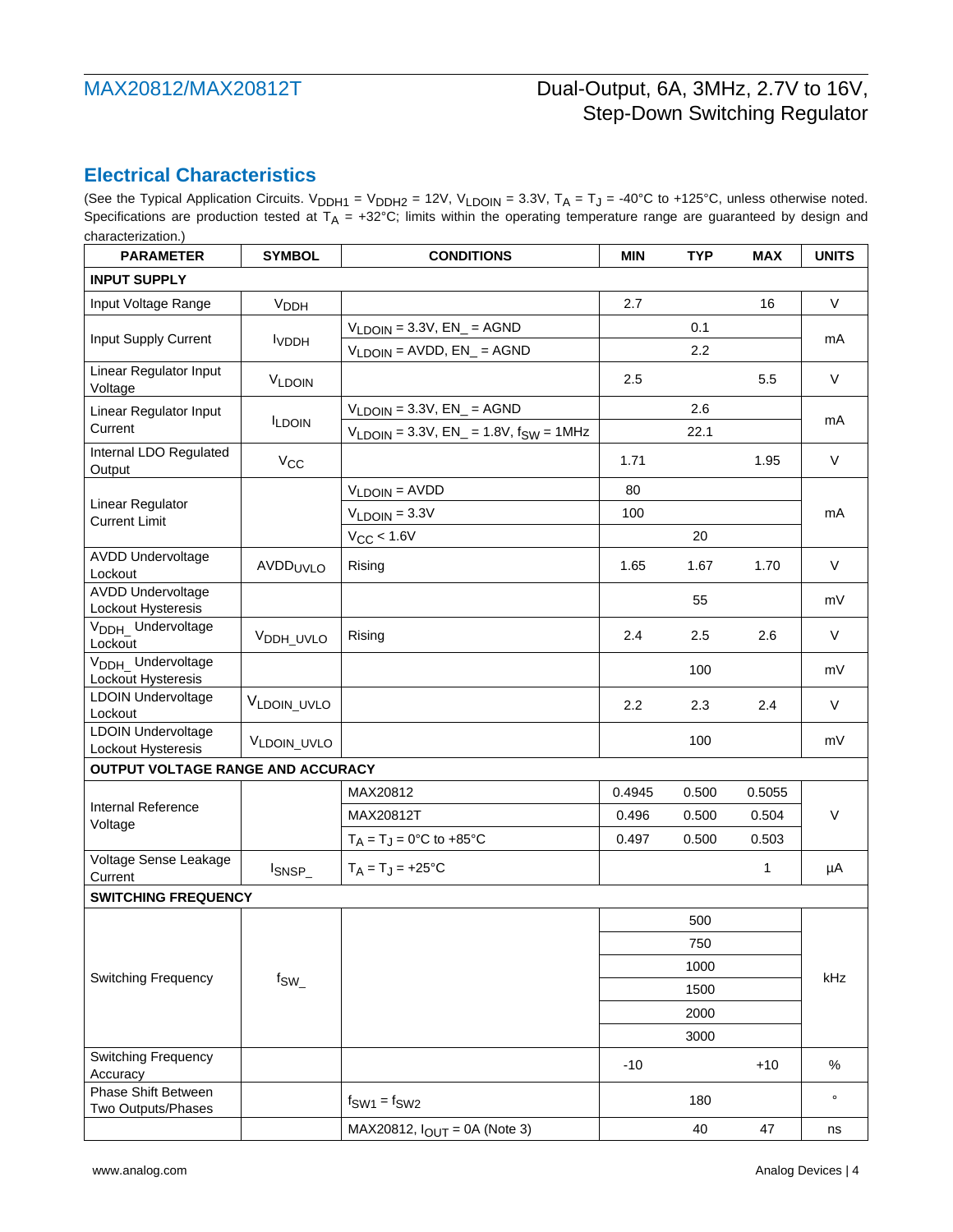(See the [Typical Application Circuits.](#page-22-0) V<sub>DDH1</sub> = V<sub>DDH2</sub> = 12V, V<sub>LDOIN</sub> = 3.3V, T<sub>A</sub> = T<sub>J</sub> = -40°C to +125°C, unless otherwise noted. Specifications are production tested at  $T_A$  = +32°C; limits within the operating temperature range are guaranteed by design and characterization.)

| <b>PARAMETER</b>                                                                         | <b>SYMBOL</b>                     | <b>CONDITIONS</b>                    | <b>MIN</b>           | <b>TYP</b>     | <b>MAX</b> | <b>UNITS</b> |
|------------------------------------------------------------------------------------------|-----------------------------------|--------------------------------------|----------------------|----------------|------------|--------------|
| Minimum Controllable                                                                     |                                   | MAX20812T, $I_{OUT} = 0A$ (Note 3)   |                      | 32             | 40         |              |
| On-Time                                                                                  |                                   | MAX20812T, $I_{OUT}$ = 1A (Note 3)   |                      | 27             | 37         |              |
| Minimum Controllable<br>Off-Time                                                         |                                   | $I_{\text{OUT}} = 0A$ (Note 3)       |                      | 100            | 110        | ns           |
| <b>ENABLE AND STARTUP</b>                                                                |                                   |                                      |                      |                |            |              |
| <b>Initialization Time</b>                                                               | t <sub>INIT</sub>                 |                                      |                      | 800            |            | μs           |
|                                                                                          |                                   | Rising                               | 0.9                  |                |            | $\vee$       |
| EN_Threshold                                                                             |                                   | Falling                              |                      |                | 0.6        |              |
| EN_ Filtering Delay                                                                      | ten RISING DE<br>LAY              | Rising                               |                      | 200            |            | μs           |
|                                                                                          | t <sub>EN_FALLING_D</sub><br>ELAY | Falling                              |                      | $\overline{c}$ |            |              |
| Soft-Start Time                                                                          | tss                               |                                      |                      | 3              |            | ms           |
| POWER GOOD AND FAULT PROTECTIONS                                                         |                                   |                                      |                      |                |            |              |
| PGOOD_Output Low                                                                         |                                   | $I_{PGOOD} = 4mA$                    |                      |                | 0.4        | $\vee$       |
| Output Undervoltage<br>(UV) Threshold                                                    |                                   |                                      | $-16$                | $-13$          | -10        | %            |
| Output UV Deglitch<br>Delay                                                              |                                   |                                      |                      | 4              |            | μs           |
| Output Overvoltage<br>Protection (OVP)<br>Threshold                                      |                                   |                                      | 10                   | 13             | 16         | $\%$         |
| Output OVP Threshold<br>Deglitch Delay                                                   |                                   |                                      |                      | $\overline{2}$ |            | μs           |
| Positive Overcurrent                                                                     |                                   | Inductor peak current, POCP = 9A     | 8.2                  | 9.0            | 9.8        |              |
| Protection (POCP)<br>Threshold                                                           | <b>POCP</b>                       | Inductor peak current, POCP = 6A     | 5.5                  | 6.0            | 6.5        | A            |
| POCP Deglitch Delay                                                                      |                                   |                                      |                      | 36             |            | ns           |
| <b>Fast Positive</b><br><b>Overcurrent Protection</b><br>(FPOCP) Threshold               | <b>FPOCP</b>                      |                                      | 12.5                 | 14.5           | 16.5       | A            |
| Negative Overcurrent<br>Protection (NOCP)<br>Threshold to POCP<br><b>Threshold Ratio</b> | <b>NOCP</b>                       | With respect to POCP threshold (typ) |                      | $-83$          |            | $\%$         |
| <b>NOCP Accuracy</b>                                                                     |                                   |                                      | $-20$                |                | $+20$      | $\%$         |
| <b>BST UVLO Threshold</b>                                                                |                                   | Rising                               | 1.47                 | 1.57           | 1.62       |              |
|                                                                                          | $V_{\text{BST}}$                  | Falling                              | 1.41<br>1.51<br>1.56 |                |            | $\vee$       |
| Overtemperature<br>Protection (OTP) Rising<br>Threshold                                  | <b>OTP</b>                        |                                      |                      | 155            |            | $^{\circ}$ C |
| <b>OTP Accuracy</b>                                                                      |                                   |                                      |                      | 6              |            | $\%$         |
| <b>OTP Hysteresis</b>                                                                    |                                   |                                      |                      | 20             |            | $^{\circ}C$  |
| <b>Hiccup Protection Time</b>                                                            | thiccup                           |                                      |                      | 20             |            | ms           |
| <b>DCM OPERATION MODE</b>                                                                |                                   |                                      |                      |                |            |              |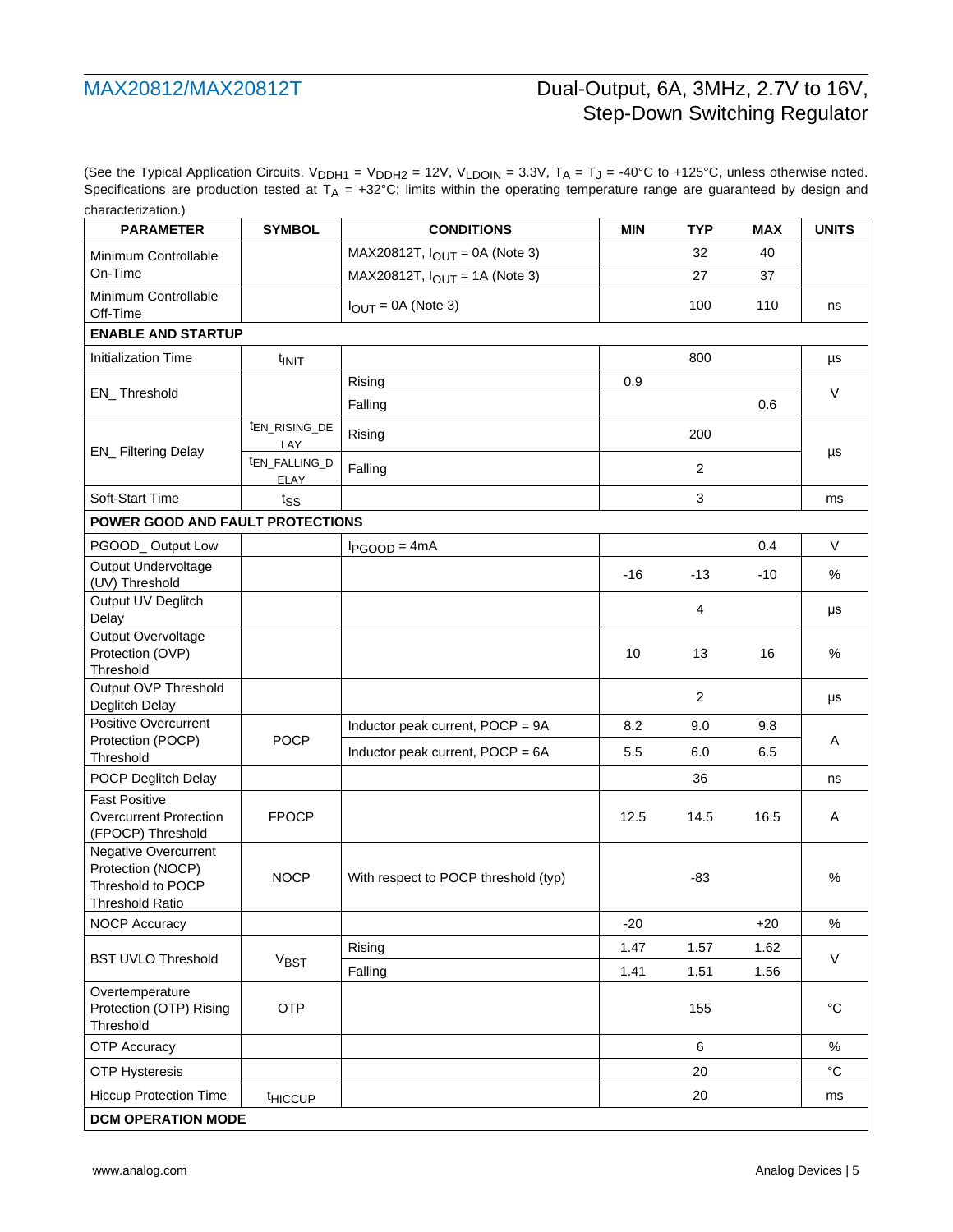(See the [Typical Application Circuits.](#page-22-0) V<sub>DDH1</sub> = V<sub>DDH2</sub> = 12V, V<sub>LDOIN</sub> = 3.3V, T<sub>A</sub> = T<sub>J</sub> = -40°C to +125°C, unless otherwise noted. Specifications are production tested at  $T_A = +32^{\circ}C$ ; limits within the operating temperature range are guaranteed by design and characterization.)

| <b>PARAMETER</b>                        | <b>SYMBOL</b>    | <b>CONDITIONS</b>       |                            | <b>MIN</b> | <b>TYP</b> | <b>MAX</b> | <b>UNITS</b>  |
|-----------------------------------------|------------------|-------------------------|----------------------------|------------|------------|------------|---------------|
| <b>DCM Comparator</b>                   |                  | $POCP = 9A$             | Inductor valley<br>current |            | $-440$     |            |               |
| Threshold to Enter DCM                  |                  | $POCP = 6A$             | Inductor valley<br>current |            | $-310$     |            | mA            |
| DCM Comparator<br>Threshold to Exit DCM |                  | Inductor valley current |                            |            | 100        |            | mA            |
| <b>PROGRAMMING PINS</b>                 |                  |                         |                            |            |            |            |               |
| PGM Pin Resistor<br>Range               | R <sub>PGM</sub> |                         |                            | 0.095      |            | 115        | kΩ            |
| PGM Resistor<br>Accuracy                |                  |                         |                            | -1         |            | $+1$       | $\frac{0}{0}$ |

**Note 3:** Guaranteed by design.

## **Typical Operating Characteristics**

(*[Typical Application Circuits](#page-22-0)*, V<sub>DDH</sub> = 12V, tested on MAX20812EVKIT#, T<sub>A</sub> = +25°C, unless otherwise noted.)

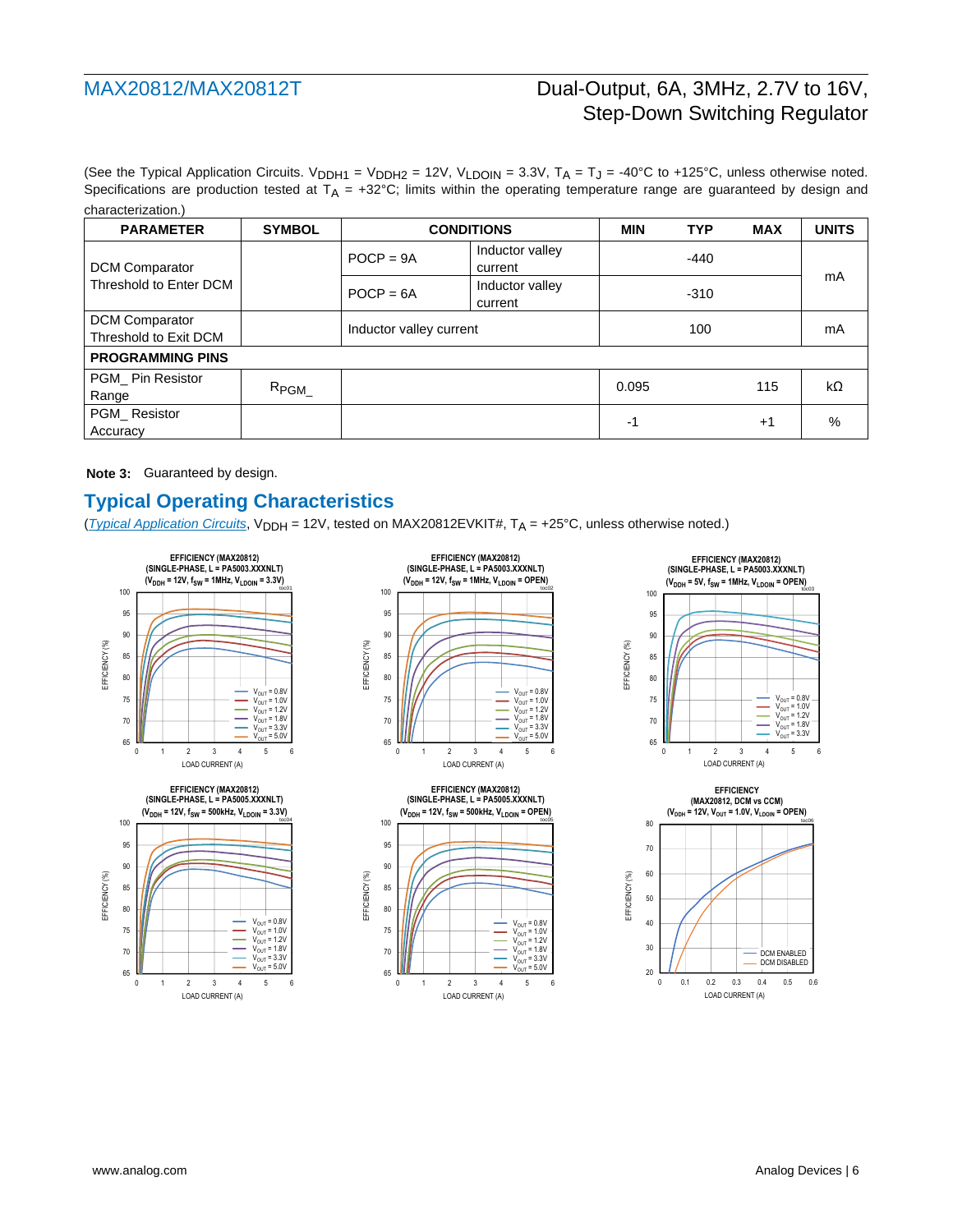











**STARTUP (SINGLE-PHASE OPERATION)**

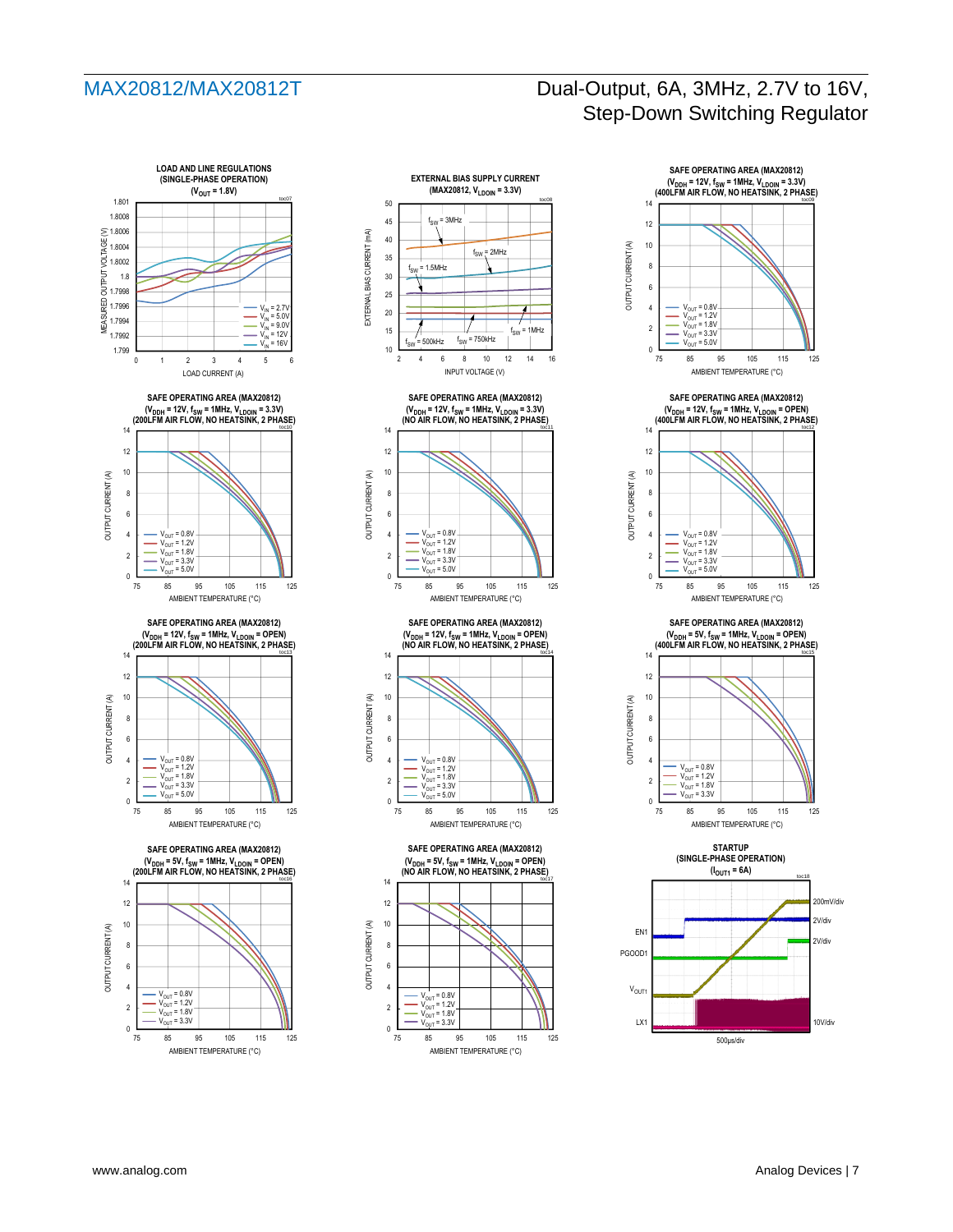

















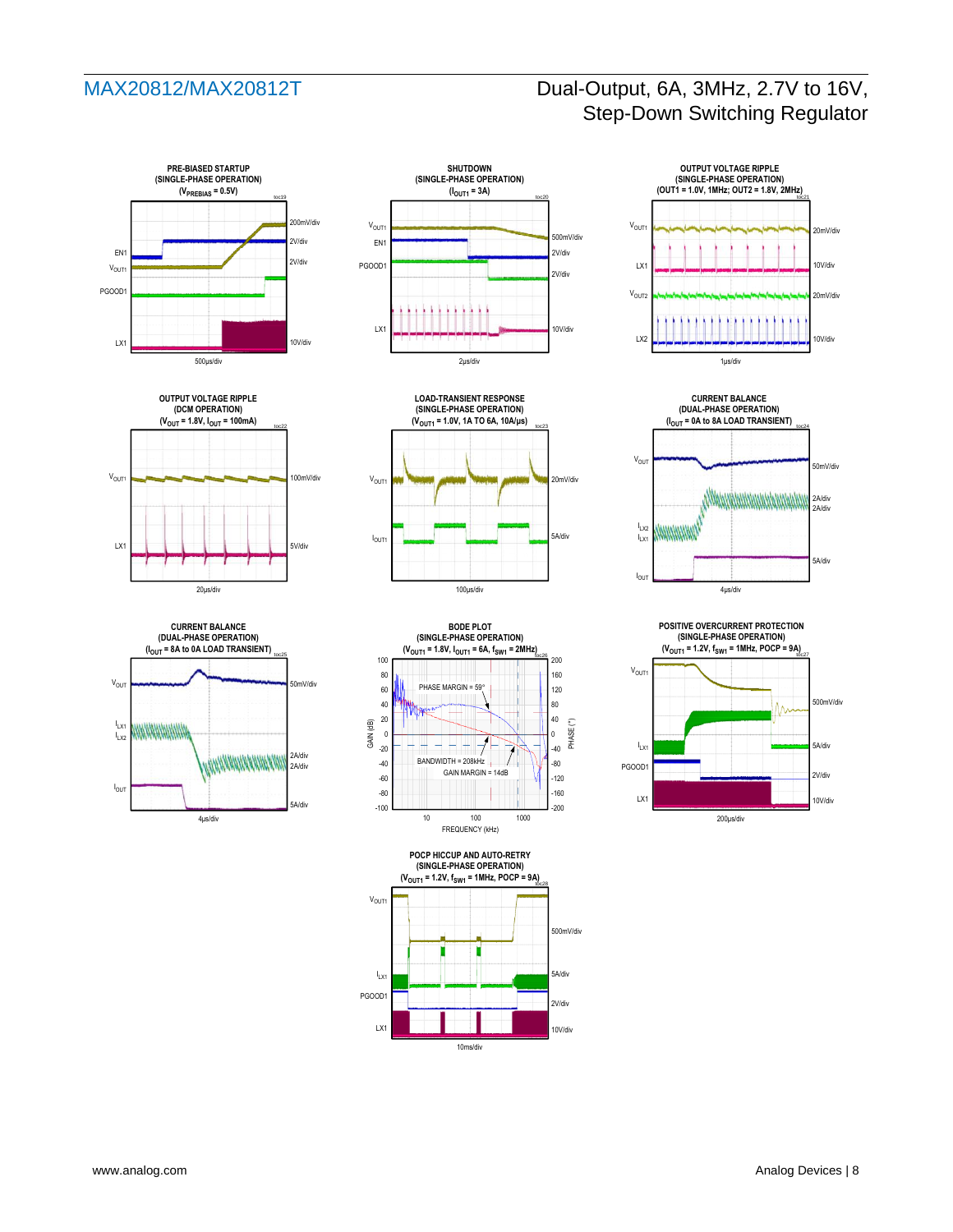# **Pin Configuration**



## **Pin Descriptions**

| <b>PIN</b>     | <b>NAME</b>        | <b>FUNCTION</b>                                                                                                                                                                                                                                                                                         |
|----------------|--------------------|---------------------------------------------------------------------------------------------------------------------------------------------------------------------------------------------------------------------------------------------------------------------------------------------------------|
|                | V <sub>DDH2</sub>  | Regulator Input Supply for OUTPUT2. V <sub>DDH1</sub> and V <sub>DDH2</sub> should be connected on the PCB.                                                                                                                                                                                             |
| $\overline{2}$ | PGND <sub>2</sub>  | Power Ground. PGND1 and PGND2 should be connected on the PCB.                                                                                                                                                                                                                                           |
| 3              | EN <sub>2</sub>    | Output Enable for OUTPUT2.                                                                                                                                                                                                                                                                              |
| $\overline{4}$ | PGOOD1             | Open-Drain Power-Good Output for OUTPUT1.                                                                                                                                                                                                                                                               |
| 5              | PGM <sub>2</sub>   | Program Input. Connect this pin to ground though a programming resistor.                                                                                                                                                                                                                                |
| 6              | PGM <sub>0</sub>   | Program Input. Connect this pin to ground though a programming resistor.                                                                                                                                                                                                                                |
| $\overline{7}$ | SNSP <sub>2</sub>  | OUTPUT2 Voltage Sense Feedback Pin. Connect SNSP2 to V <sub>OUT2</sub> at the load. A resistive voltage-divider<br>can be inserted between the output and SNSP2 to regulate the output above the 0.5V fixed reference<br>voltage. Connect SNSP2 to AVDD to select dual-phase operation. (MAX20812 only) |
| 8              | AVDD               | 1.8V Supply for Analog Circuitry. Connect a 2.2 $\Omega$ to 4.7 $\Omega$ resistor from AVDD to V <sub>CC</sub> . Connect a 1µF or<br>greater ceramic capacitor from AVDD to AGND.                                                                                                                       |
| 9              | <b>LDOIN</b>       | Optional 2.5V to 5.5V LDO Input Supply. Connect this pin to AVDD or GND, or leave this pin floating if<br>unused.                                                                                                                                                                                       |
| 10             | <b>AGND</b>        | Analog Ground.                                                                                                                                                                                                                                                                                          |
| 11             | SNSP1              | OUTPUT1 Voltage Sense Feedback Pin. Connect SNSP1 to V <sub>OUT1</sub> at the load. A resistive voltage-divider<br>can be inserted between the output and SNSP1 to regulate the output above the 0.5V fixed reference<br>voltage.                                                                       |
| 12             | EN <sub>1</sub>    | Output Enable for OUTPUT1.                                                                                                                                                                                                                                                                              |
| 13             | PGM1               | Program Input. Connect this pin to ground though a programming resistor.                                                                                                                                                                                                                                |
| 14             | PGOOD <sub>2</sub> | Open-Drain Power-Good Output for OUTPUT2.                                                                                                                                                                                                                                                               |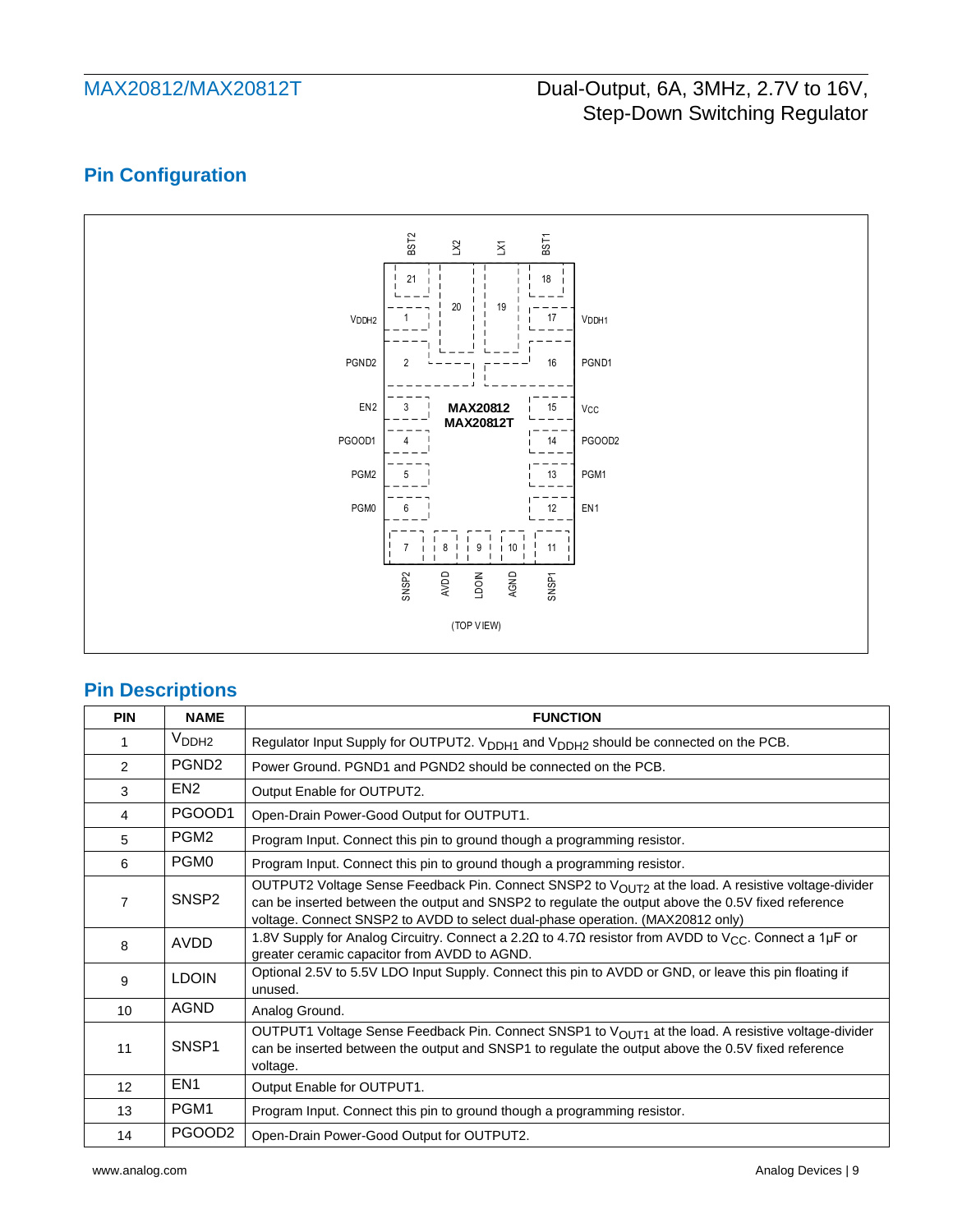| 15 | $\rm V_{CC}$      | Internal 1.8V LDO Output. Connect a 2.2µF or greater ceramic capacitor from $V_{CC}$ to PGND.               |
|----|-------------------|-------------------------------------------------------------------------------------------------------------|
| 16 | PGND1             | Power Ground. PGND1 and PGND2 should be connected on the PCB.                                               |
| 17 | V <sub>DDH1</sub> | Regulator Input Supply for OUTPUT1. V <sub>DDH1</sub> and V <sub>DDH2</sub> should be connected on the PCB. |
| 18 | BST <sub>1</sub>  | Bootstrap Pin for OUTPUT1. Connect a 0.22µF ceramic capacitor from BST1 to LX1.                             |
| 19 | LX1               | Switching Node of OUTPUT1. Connect LX1 directly to the output inductor.                                     |
| 20 | LX <sub>2</sub>   | Switching Node of OUTPUT2. Connect LX2 directly to the output inductor.                                     |
| 21 | BST <sub>2</sub>  | Bootstrap Pin for OUTPUT2. Connect a 0.22µF ceramic capacitor from BST2 to LX2.                             |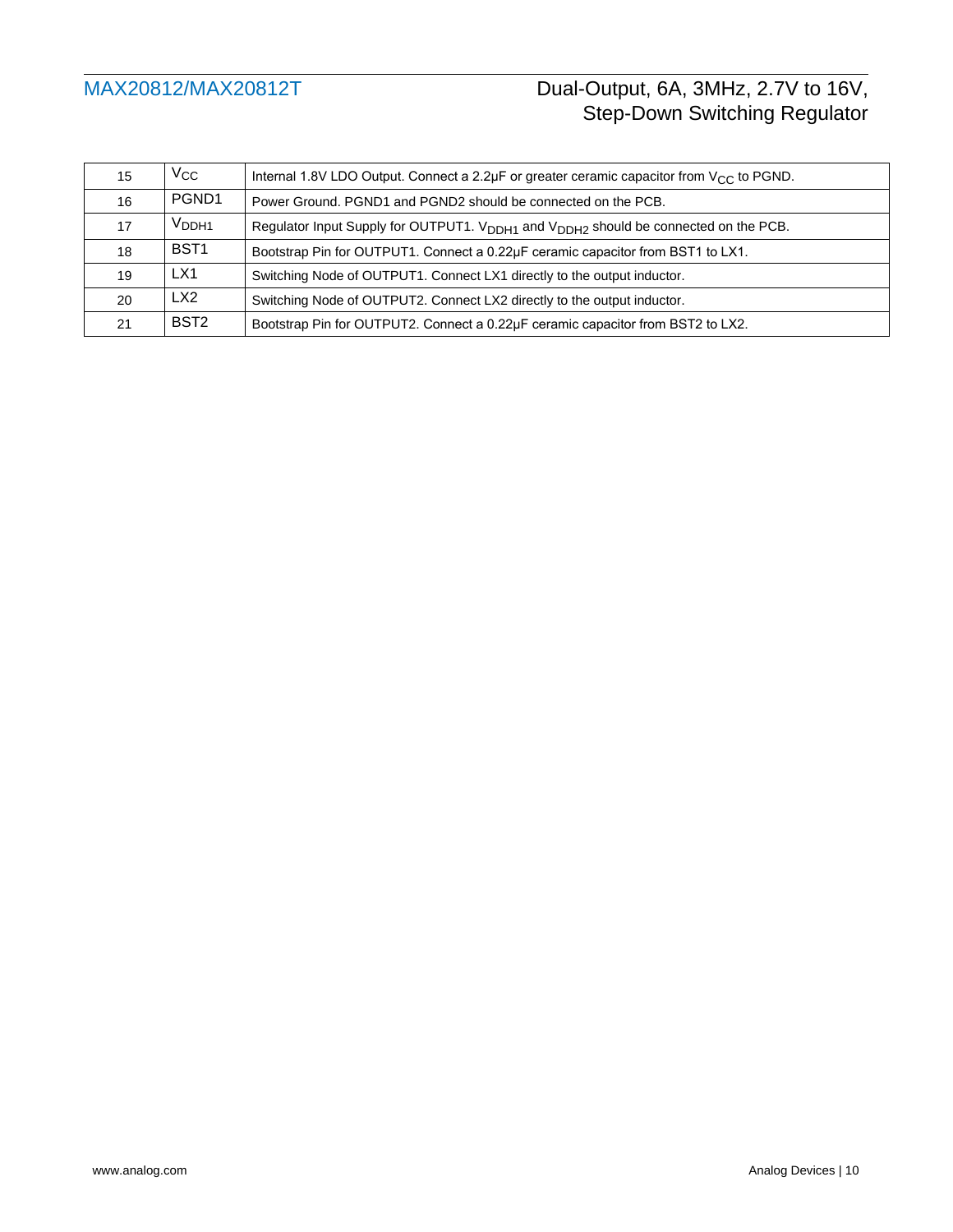## **Block Diagram**



## **Detailed Description**

### **Dual-Output or Dual-Phase Operation**

The MAX20812/MAX20812T by default are configured as a dual-output, step-down regulators. These devices have two independent control loops for the two outputs, and the loop parameters can be independently selected.

The MAX20812 can also be configured as a single output, dual-phase 12A converter by connecting the SNSP2 pin to AVDD. When configured to dual-phase operation, only the control loop for OUTPUT1 will work, and the control loop for OUTPUT2 is bypassed. EN1 and PGOOD1 are used in dual-phase operation mode to enable the device and indicate power-good status. EN2 and PGOOD2 can be disconnected.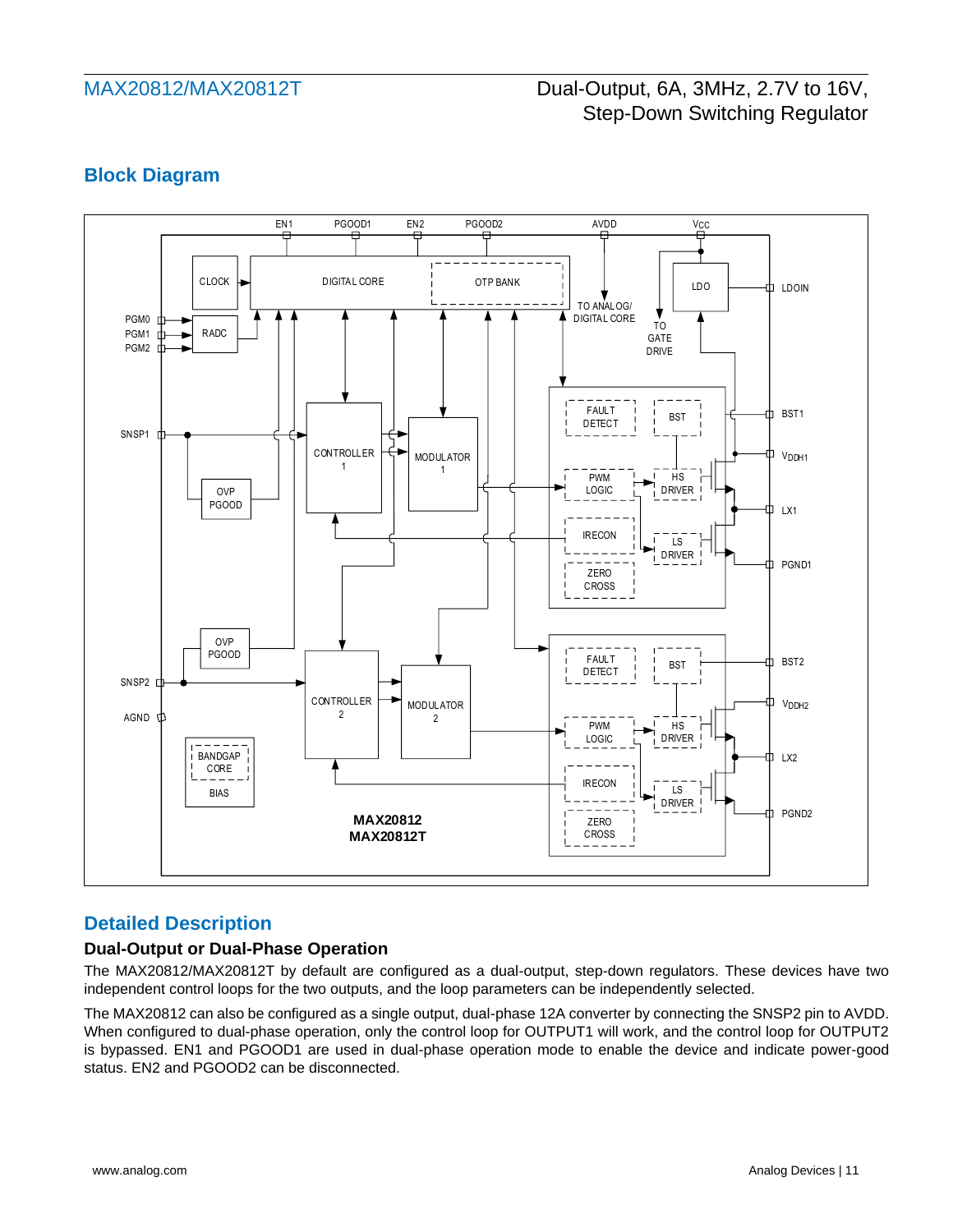## **Control Architecture**

### **Fixed-Frequency, Peak Current-Mode Control Loop**

The MAX20812/MAX20812T control loops are based on fixed-frequency, peak current-mode control architecture. A simplified control architecture is shown in *[Figure 1](#page-11-0)*. Each loop contains an error amplifier stage, internal voltage loop compensation network, current sense, internal slope compensation, and a PWM modulator that generates the PWM signals to drive highside and low-side MOSFETs. The device has a fixed 0.5V reference voltage ( $V_{REF}$ ). The difference of  $V_{REF}$  and the sensed output voltage is amplified by the first error amplifier. Its output voltage ( $V_{\sf{ERR}}$ ) is used as the input of the voltage loop compensation network. The output of the compensation network (V<sub>COMP\_</sub>) is fed to a PWM comparator with the currentsense signal (V<sub>ISENSE</sub>) and slope compensation (V<sub>RAMP</sub>). The output of the PWM comparator is the input of the PWM modulator. The turning on of the high-side MOSFET is aligned with an internal clock. It can either be a fixed-frequency clock or a phase-shifted clock if AMS is enabled.



<span id="page-11-0"></span>*Figure 1. Simplified Control Architecture*

### **Advanced Modulation Scheme (AMS)**

The MAX20812/MAX20812T offers a selectable AMS to provide improved dynamic load-transient response. AMS provides a significant advantage over conventional fixed-frequency PWM schemes. Enabling the AMS feature allows for modulation at both leading and trailing edges, which results in a fast switching response during large load transients. *[Figure 2](#page-12-0)* shows the scheme to include leading-edge modulation to the traditional trailing-edge modulation when AMS is enabled in the device. The modulation scheme allows the turn on and off with minimal delay. Since the total inductor current increases very quickly, thus satisfying the load demand, the current drawn from the output capacitors is reduced. With AMS enabled, the system closed-loop bandwidth can be extended without phase-margin penalty. As a result, the output capacitance can be minimized.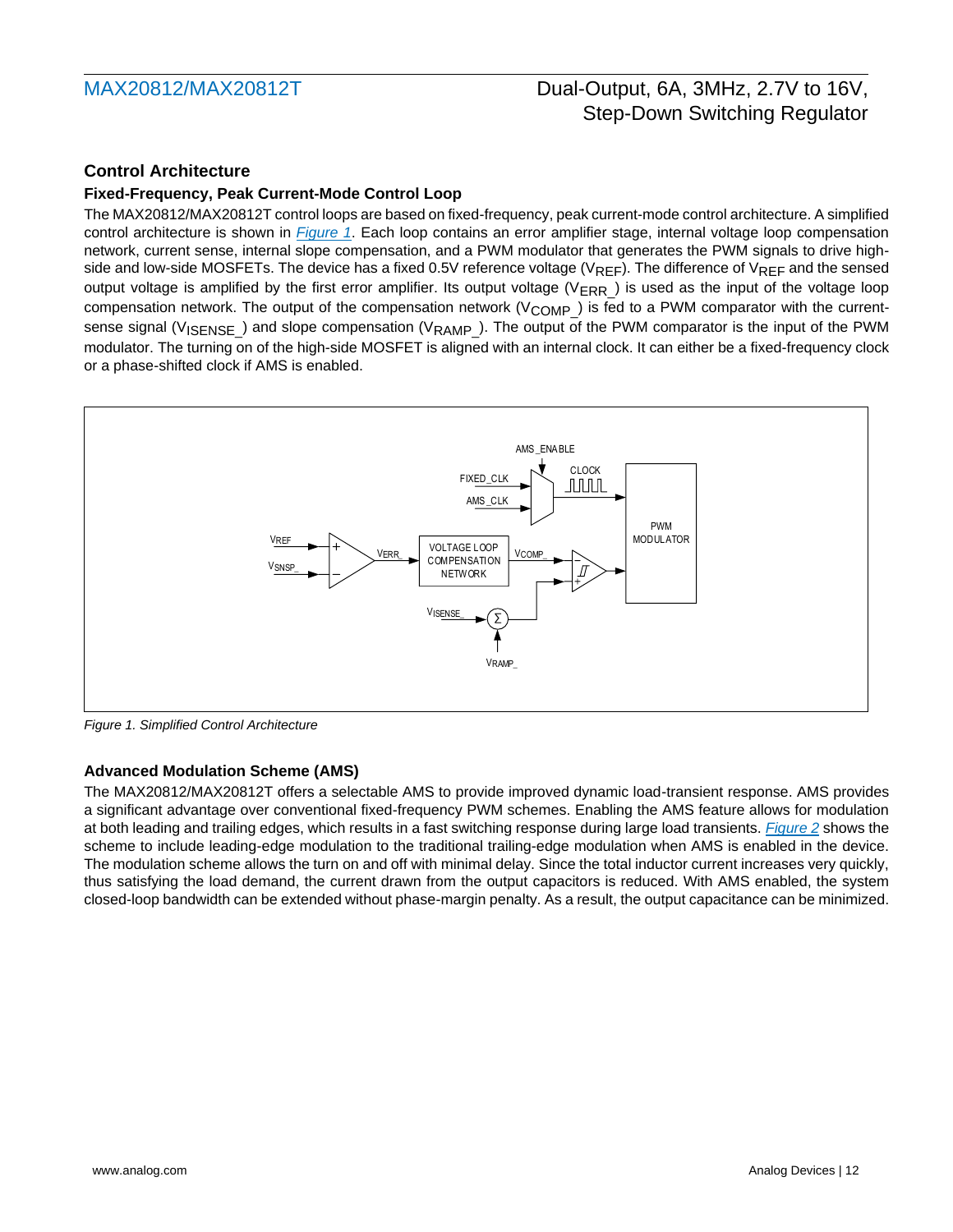

<span id="page-12-0"></span>*Figure 2. AMS Operation*

### **Discontinuous Current Mode (DCM) Operation**

Discontinuous current mode (DCM) operation can be enabled to improve light-load efficiency. V<sub>DDH</sub> must be at least 2V higher than the desired  $V_{\text{OUT}}$  for the device to operate in DCM. The device has a DCM current-detection comparator to monitor the inductor valley current while operating in CCM. At light load, if the inductor valley current is below the DCM comparator threshold for 48 consecutive cycles, the device transitions seamlessly to DCM. Once in DCM, the switching frequency decreases as load decreases. The MAX20812/MAX20812T transitions back to CCM operation as soon as the inductor valley current is higher than 100mA.

### **Active Current Balancing**

When the MAX20812 is configured to dual-phase operation, the device operates with active current balancing for enhanced dynamic-current sharing or balancing between two phase currents. This feature maintains the current balance during load transients, even at a load-step frequency close to the switching frequency or its harmonics. The active current-balancing circuit adjusts the individual phase-current control signal in order to minimize the phase-current imbalance.

### **Internal Linear Regulator**

The MAX20812 contains an internal 1.8V linear regulator. The 1.8V voltage on V<sub>CC</sub> is derived from the V<sub>DDH1</sub> pin by default. To improve efficiency, it is recommended to apply an external 2.5V to 5.5V bias input supply on the LDOIN pin so that the 1.8V voltage on  $V_{CC}$  is converted from the LDOIN pin instead. The LDOIN pin can be connected to the output voltage if the output voltage falls within the 2.5V to 5.5V range. The optional LDOIN bias input supply can be applied or removed anytime during regulation without affecting regulation.

The 1.8V voltage on the V<sub>CC</sub> pin supplies the current to the MOSFET drivers of both outputs. A decoupling capacitor of at least 2.2μF must be connected between V<sub>CC</sub> and PGND. The AVDD pin of the MAX20812 also requires a 1.8V supply to power the device's internal analog circuitry. A 2.2Ω to 4.7Ω resistor must be connected between AVDD and V<sub>CC</sub>. A 1µF or greater decoupling capacitor must be used between AVDD and AGND.

### <span id="page-12-1"></span>**Startup and Shutdown**

The startup and shutdown timing is shown in *[Figure 3](#page-13-0)*. When the AVDD pin voltage is above its rising UVLO threshold, the device goes through an initialization procedure. The dual-output or dual-phase operation is detected. Configuration resistors on the PGM\_ pins are read. Once initialization is complete, the device detects the V<sub>DDH</sub> UVLO and EN\_ status. When both are above their rising thresholds, soft-start begins and switching is enabled. The output voltage of the enabled output starts to ramp up. The soft-start ramp time is 3ms. If there are no faults, the open-drain PGOOD\_ pin is released from being held low after the soft-start ramp is complete. The device supports smooth startup with the output pre-biased.

During operation, if either V<sub>DDH</sub> UVLO or EN\_ falls below its threshold, switching is stopped immediately. The PGOOD\_ pin is driven low. The output voltage is discharged by the load current.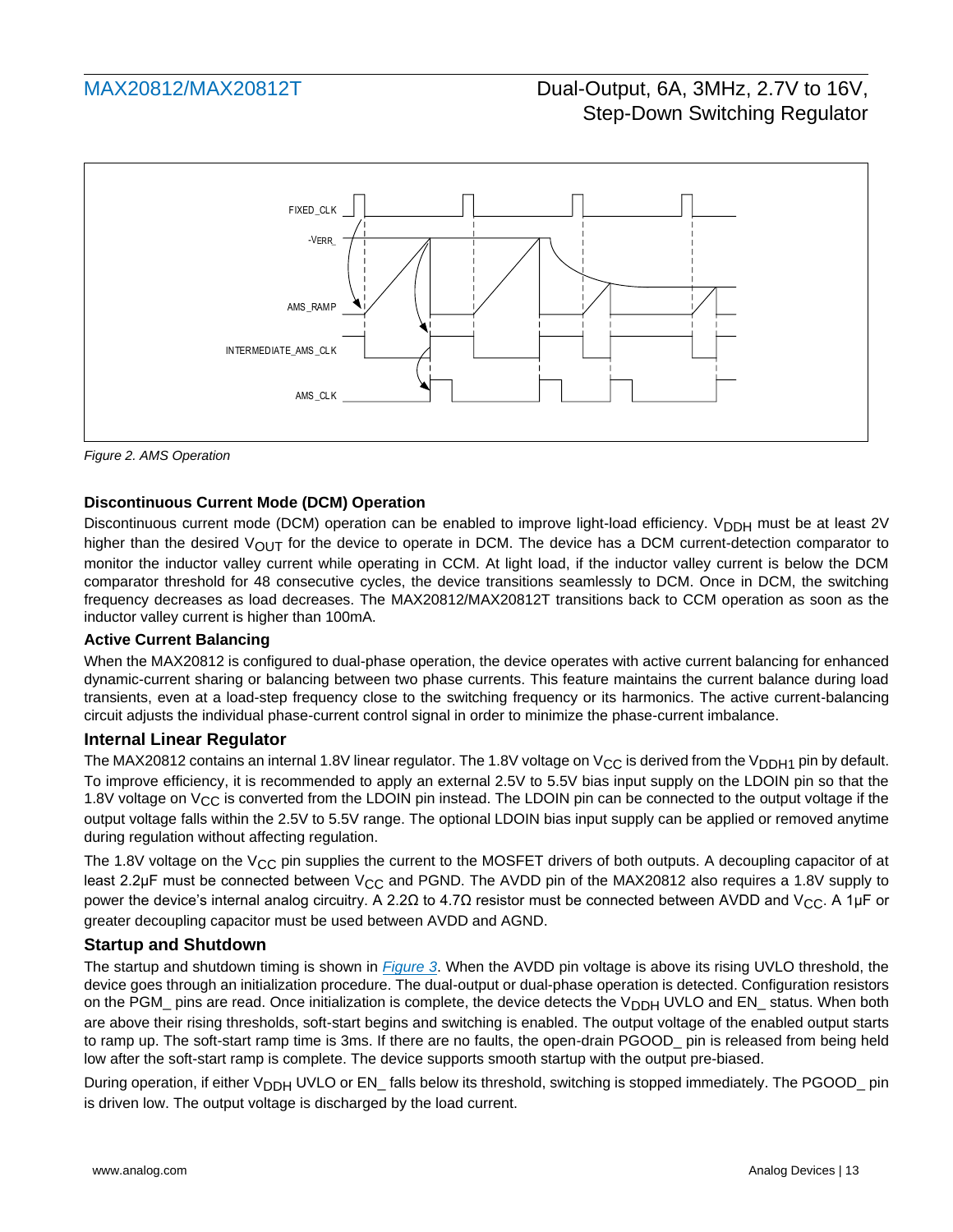

<span id="page-13-0"></span>*Figure 3. Startup and Shutdown Timing*

## **Fault Handling**

### **Input Undervoltage Lockout (V<sub>DDH</sub> UVLO)**

The MAX20812/MAX20812T internally monitors V<sub>DDH</sub> with a UVLO circuit. When the input supply voltage is below the UVLO threshold, the device stops switching and drives the PGOOD\_ pin low. The device restarts after 20ms hiccup protection time if the V<sub>DDH</sub> UVLO status is cleared. See the **[Startup and Shutdown](#page-12-1)** section for the startup sequence.

#### **Output Overvoltage Protection (OVP)**

The feedback voltage on SNSP is monitored for overvoltage once the soft-start ramp is complete. If the feedback voltage is above the OVP threshold beyond the OVP deglitch filtering delay, the device stops switching and drives the PGOOD\_ pin low. The device restarts after 20ms hiccup protection time if the OVP status is cleared. When configured to dual-output operation, the OVP of one output does not affect the operation of the other output.

#### **Positive Overcurrent Protection (POCP)**

The device's peak current mode control architecture provides inherent current limiting and short-circuit protection. The inductor current is continuously monitored while switching. The inductor peak current is limited on a cycle-by-cycle basis. In each switching cycle, once the sensed inductor current exceeds the POCP threshold, the device turns off the high-side MOSFET and turns on the low-side MOSFET to allow the inductor current to be discharged by output voltage. An up-down counter is used to accumulate the number of consecutive POCP events each switching cycle. If the counter exceeds 1024, the device stops switching and drives the PGOOD\_ pin low. The device restarts after 20ms hiccup protection time. When configured to dual-output operation, the POCP of one output does not affect the operation of the other output.

The MAX20812/MAX20812T offers two POCP thresholds (9A and 6A) for each output, which can be selected by the PGM1 and PGM2 pins (see *[Pin-Strap Programmability](#page-14-0)*). Due to POCP deglitch delay, for a specific application use case, the actual POCP threshold should be higher (see *Output Inductor Selection*).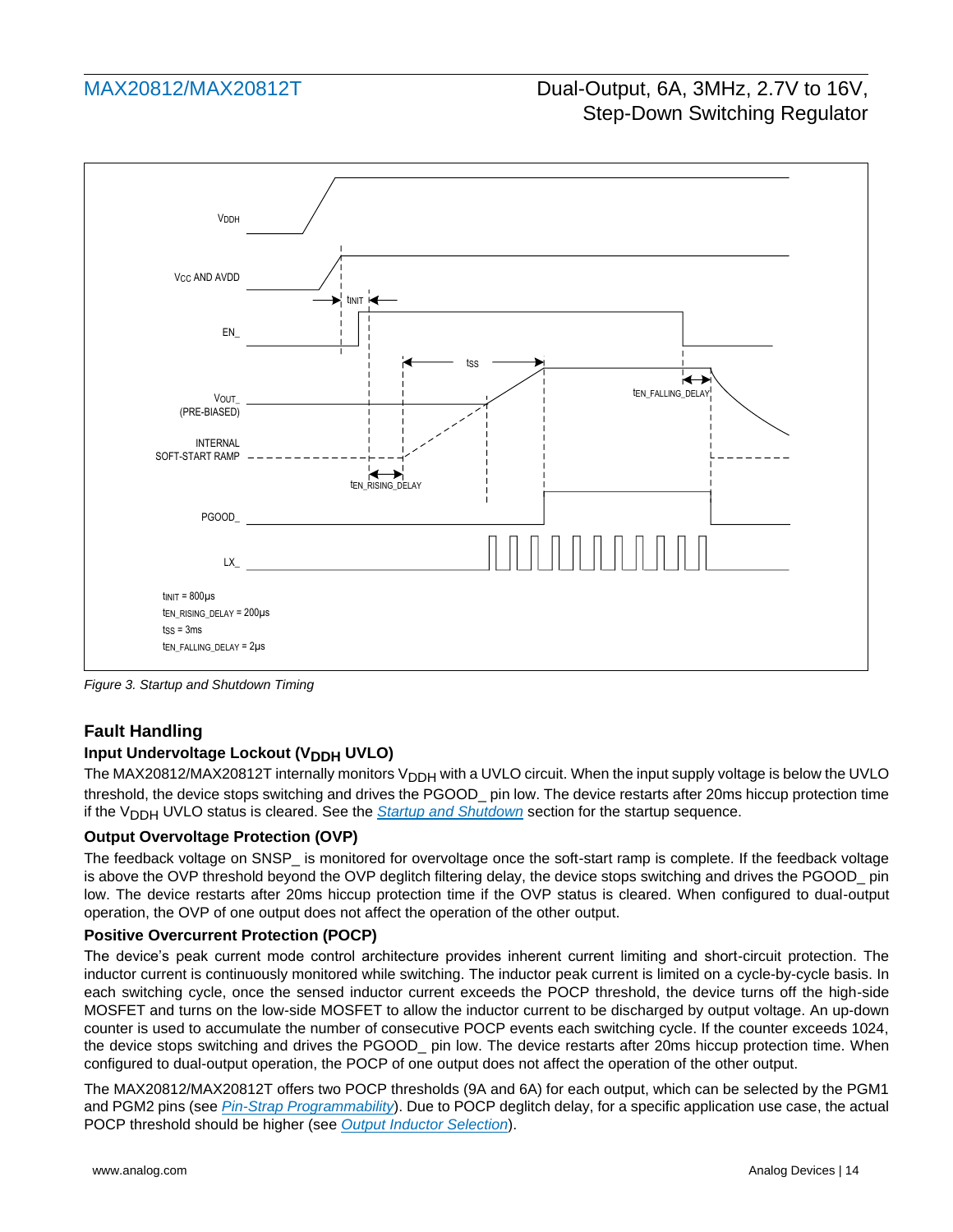#### **Negative Overcurrent Protection (NOCP)**

The device also has negative overcurrent protection against inductor valley current. The NOCP threshold is -83% of the POCP threshold. In each switching cycle, once the sensed inductor current exceeds the NOCP threshold, the device turns off the low-side MOSFET and turns on the high-side MOSFET for a fixed 180ns time to allow the inductor current to be charged by input voltage. Same as the POCP, an up-down counter is used to accumulate the number of consecutive NOCP events. If the counter exceeds 1024, the device stops switching and drives the PGOOD\_ pin low. The device restarts after 20ms hiccup protection time. When configured to dual-output operation, the NOCP of one output does not affect the operation of the other output.

#### **Overtemperature Protection (OTP)**

The overtemperature protection threshold is +155°C with 20°C hysteresis. If the junction temperature reaches the OTP threshold during operation, the device stops switching and drives the PGOOD\_ pin low. The device restarts if the OTP status is cleared.

#### <span id="page-14-0"></span>**Pin-Strap Programmability**

The MAX20812/MAX20812T has three program pins (PGM0, PGM1, and PGM2) to set some of the key configurations of the device. A pin-strap resistor is connected from the PGM\_ pin to AGND, and its value is read during startup initialization. PGM0 selects the common settings that apply to both outputs (AMS and switching frequencies). When the device is configured to dual-output operation, PGM1 selects the POCP and internal compensation parameters of OUTPUT1; PGM2 selects the POCP and internal compensation parameters of OUTPUT2. When the device is configured to dual-phase operation, the POCP and internal compensation parameters are selected only by PGM1. See the *[Internal Compensation](#page-19-0)  [Selection](#page-19-0)* section for information about how to select the compensation parameters for optimized control loop performance.

| PGM <sub>0</sub> | R          | <b>AMS</b> | <b>DCM</b>     | f <sub>SW1</sub> | f <sub>SW2</sub> |
|------------------|------------|------------|----------------|------------------|------------------|
| <b>CODES</b>     | $(\Omega)$ |            |                | (kHz)            | (kHz)            |
| 0                | 95.3       |            |                | 500              | 500              |
| 1                | 200        |            | 500            | 1000             |                  |
| $\overline{2}$   | 309        |            | 750            | 750              |                  |
| 3                | 422        |            |                | 750              | 1500             |
| 4                | 536        |            |                | 1000             | 500              |
| 5                | 649        | Disable    |                | 1000             | 1000             |
| 6                | 768        |            |                | 1000             | 2000             |
| $\overline{7}$   | 909        |            |                | 1500             | 750              |
| 8                | 1050       |            |                | 1500             | 1500             |
| 9                | 1210       |            |                | 2000             | 1000             |
| 10               | 1400       |            |                | 2000             | 2000             |
| 11               | 1620       |            | <b>Disable</b> | 3000             | 3000             |
| 12               | 1870       |            |                | 500              | 500              |
| 13               | 2150       |            |                | 500              | 1000             |
| 14               | 2490       |            |                | 750              | 750              |
| 15               | 2870       |            |                | 750              | 1500             |
| 16               | 3740       |            |                | 1000             | 500              |
| 17               | 8060       |            |                | 1000             | 1000             |
| 18               | 12400      |            |                | 1000             | 2000             |
| 19               | 16900      |            |                | 1500             | 750              |
| 20               | 21500      | Enable     |                | 1500             | 1500             |
| 21               | 26100      |            |                | 2000             | 1000             |
| 22               | 30900      |            |                | 2000             | 2000             |
| 23               | 36500      |            |                | 3000             | 3000             |
| 24               | 42200      |            | Enable         |                  | 500              |
| 25               | 48700      |            |                |                  | 1000             |
| 26               | 56200      |            |                |                  | 750              |
| 27               | 64900      |            |                |                  | 500              |
| 28               | 75000      |            |                | 1000             | 1000             |

### **Table 1. PGM0 Switching Frequency, AMS, and DCM Selections**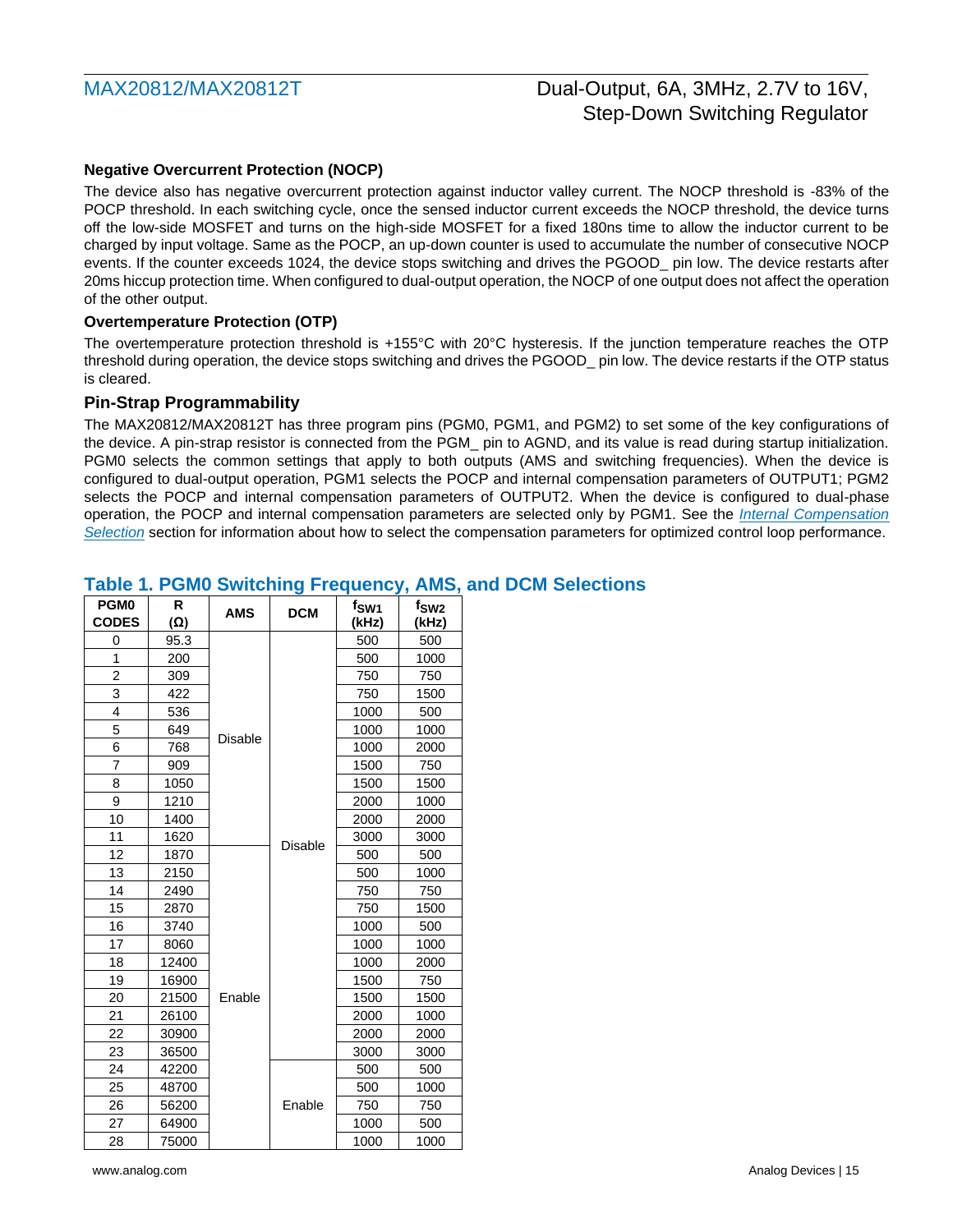| 29 | 86600  |  | 1500 |
|----|--------|--|------|
| 30 | 100000 |  | 2000 |
| 31 | 115000 |  | 3000 |

# **Table 2. PGM1 Configurations for OUTPUT1 or Dual-Phase Operation**

| PGM1<br><b>CODES</b> | R<br>$(\Omega)$ | POCP1<br>(A) | <b>VOLTAGE</b><br><b>LOOP GAIN</b><br><b>MULTIPLIER 1</b> | SLOPE1<br>(µA) |
|----------------------|-----------------|--------------|-----------------------------------------------------------|----------------|
| 0                    | 95.3            |              |                                                           | 1.5            |
| 1                    | 200             |              |                                                           | 2.6            |
| $\overline{c}$       | 309             |              | 0.4                                                       | 3.7            |
| 3                    | 422             |              |                                                           | 6.0            |
| 4                    | 536             |              |                                                           | 7.0            |
| 5                    | 649             |              |                                                           | 8.0            |
| 6                    | 768             |              |                                                           | 1.5            |
| $\overline{7}$       | 909             |              |                                                           | 2.6            |
| 8                    | 1050            |              | 0.7                                                       | 3.7            |
| 9                    | 1210            |              |                                                           | 6.0            |
| 10                   | 1400            |              |                                                           | 7.0            |
| 11                   | 1620            | 9            |                                                           | 8.0            |
| 12                   | 1870            |              |                                                           | 1.5            |
| 13                   | 2150            |              | 1                                                         | 2.6            |
| 14                   | 2490            |              |                                                           | 3.7            |
| 15                   | 2870            |              |                                                           | 6.0            |
| 16                   | 3740            |              |                                                           | 7.0            |
| 17                   | 8060            |              |                                                           | 8.0            |
| 18                   | 12400           |              |                                                           | 1.5            |
| 19                   | 16900           |              |                                                           | 2.6            |
| 20                   | 21500           |              | 1.5                                                       | 3.7            |
| 21                   | 26100           |              |                                                           | 6.0            |
| 22                   | 30900           |              |                                                           | 7.0            |
| 23                   | 36500           |              |                                                           | 1.5            |
| 24                   | 42200           |              | 0.4                                                       | 2.6            |
| 25                   | 48700           |              |                                                           | 7.0            |
| 26                   | 56200           |              |                                                           | 1.5            |
| 27                   | 64900           | 6            | 0.7                                                       | 2.6            |
| 28                   | 75000           |              |                                                           | 7.0            |
| 29                   | 86600           |              |                                                           | 1.5            |
| 30                   | 100000          |              | 1                                                         | 2.6            |
| 31                   | 115000          |              |                                                           | 7.0            |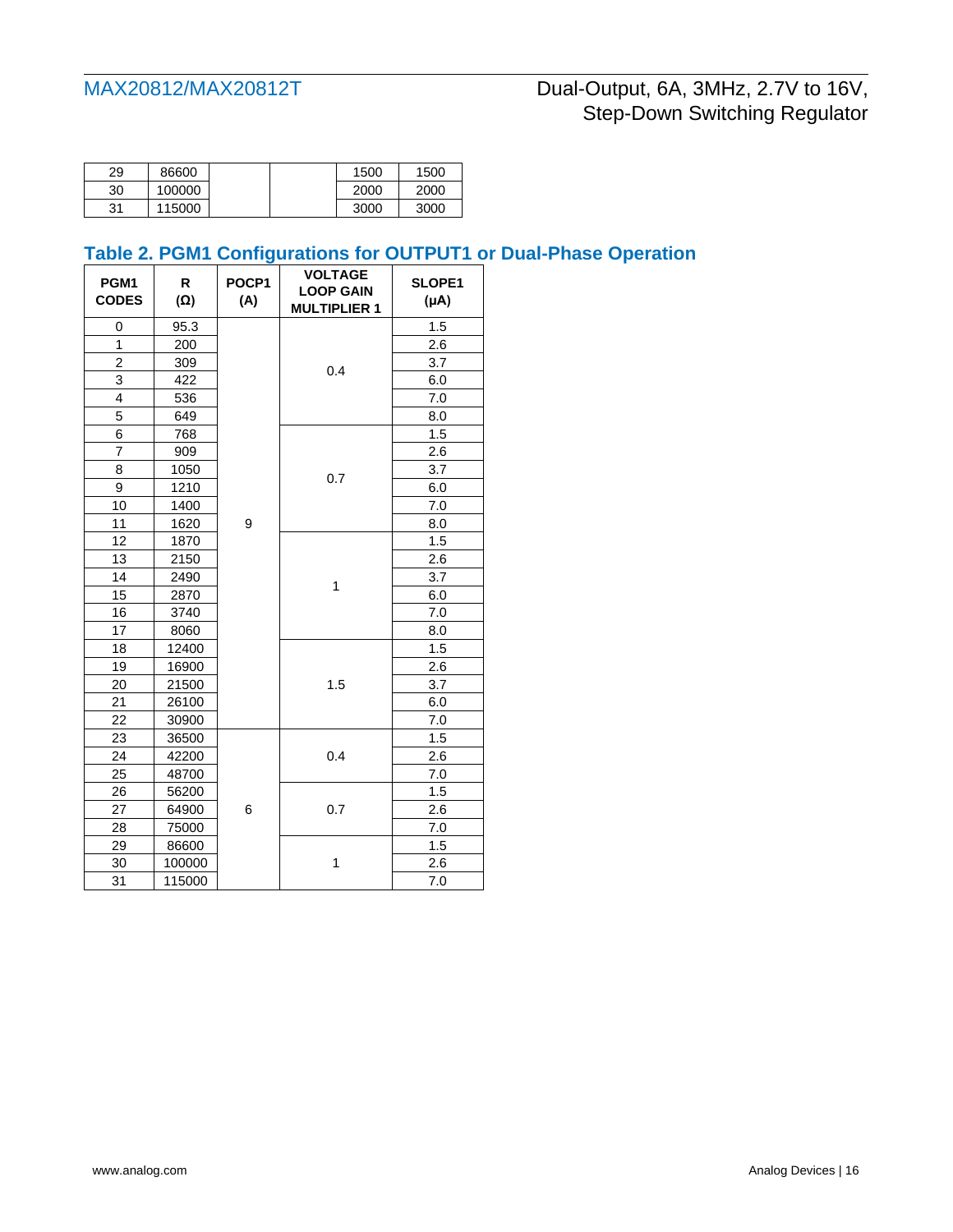| PGM <sub>2</sub> | R          | POCP <sub>2</sub> | <b>VOLTAGE LOOP GAIN</b> | <b>SLOPE2</b> |
|------------------|------------|-------------------|--------------------------|---------------|
| <b>CODES</b>     | $(\Omega)$ | (A)               | <b>MULTIPLIER 2</b>      | $(\mu A)$     |
| 0                | 95.3       |                   |                          | 1.5           |
| $\mathbf{1}$     | 200        |                   |                          | 2.6           |
| $\overline{c}$   | 309        |                   | 0.4                      | 3.7           |
| 3                | 422        |                   |                          | 6.0           |
| 4                | 536        |                   |                          | 7.0           |
| 5                | 649        |                   |                          | 8.0           |
| 6                | 768        |                   |                          | 1.5           |
| 7                | 909        |                   |                          | 2.6           |
| 8                | 1050       |                   | 0.7                      | 3.7           |
| 9                | 1210       |                   |                          | 6.0           |
| 10               | 1400       |                   |                          | 7.0           |
| 11               | 1620       | 9                 |                          | 8.0           |
| 12               | 1870       |                   |                          | 1.5           |
| 13               | 2150       |                   |                          | 2.6           |
| 14               | 2490       | 1                 |                          | 3.7           |
| 15               | 2870       |                   |                          | 6.0           |
| 16               | 3740       |                   |                          | 7.0           |
| 17               | 8060       |                   |                          | 8.0           |
| 18               | 12400      |                   |                          | 1.5           |
| 19               | 16900      |                   |                          | 2.6           |
| 20               | 21500      |                   | 1.5                      | 3.7           |
| 21               | 26100      |                   |                          | 6.0           |
| 22               | 30900      |                   |                          | 7.0           |
| 23               | 36500      |                   |                          | 1.5           |
| 24               | 42200      |                   | 0.4                      | 2.6           |
| 25               | 48700      |                   |                          | 7.0           |
| 26               | 56200      |                   |                          | 1.5           |
| 27               | 64900      | 6<br>0.7          |                          | 2.6           |
| 28               | 75000      |                   |                          | 7.0           |
| 29               | 86600      |                   |                          | 1.5           |
| 30               | 100000     |                   | 1                        | 2.6           |
| 31               | 115000     |                   |                          | 7.0           |

## **Table 3. PGM2 Configurations for OUTPUT2**

## **Reference Design Procedure**

### **Output Voltage Sensing**

The MAX20812/MAX20812T has an internal 0.5V reference voltage. When the desired output voltage is higher than 0.5V, it is required to use resistor-dividers R<sub>FB1</sub> and R<sub>FB2</sub> to sense the output voltage (see the *[Typical Application Circuits](#page-22-0)*). It is recommended that the value R<sub>FB2</sub> does not exceed 5kΩ. The resistor-divider ratio is given by the following equation:

$$
V_{OUT} = V_{REF} \times \left(1 + \frac{R_{FB1}}{R_{FB2}}\right)
$$

where:

 $V<sub>OUT</sub> = Output voltage$ 

 $V_{REF} = 0.5V$  fixed reference voltage

 $R_{FB1}$  = Top resistor-divider

RFB2 = Bottom resistor-divider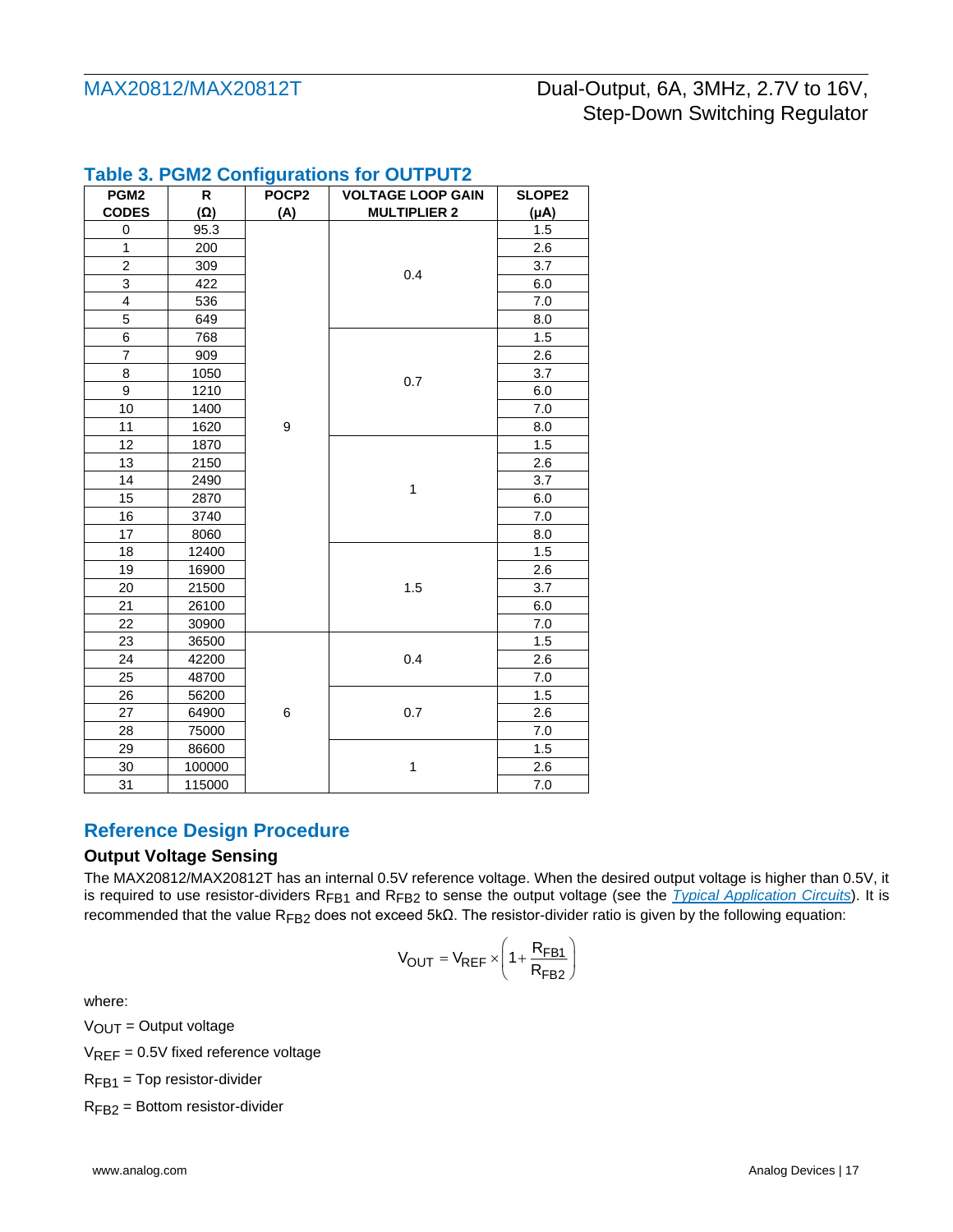### **Switching Frequency Selection**

The MAX20812/MAX20812T offers a wide range of selectable switching frequencies from 500kHz to 3MHz. Switching frequency selection can be optimized for different applications. Higher switching frequencies are recommended for applications prioritizing solution size so that the value and size of output LC filter can be reduced. Lower switching frequencies are recommended for applications prioritizing efficiency and thermal dissipation due to reduced switching losses. The frequency must be selected so that the minimum controllable on-time and minimum controllable off-time are not violated. The maximum recommended switching frequency is calculated by the following equation:

$$
f_{SWMAX} = MIN \left\{ \frac{V_{OUT}}{t_{ONMIN} \times V_{DDHMAX}}, \frac{V_{DDHMIN} - V_{OUT}}{t_{OFFMIN} \times V_{DDHMIN}} \right\}
$$

where:

 $f<sub>SWMAX</sub>$  = Maximum selectable switching frequency

 $V<sub>DDHMAX</sub> = Maximum input voltage$ 

 $V<sub>DDHMIN</sub> = Minimum input voltage$ 

 $t<sub>OMMN</sub> = Minimum controlled$ 

 $to$ FFMIN = Minimum controllable off-time

Due to system noise injection, even at steady-state operation, typically the LX rising and falling edges would have some random jittering noise. The selection of the switching frequency ( $f_{SW}$ ) should take into consideration the jittering and be lower than f<sub>SWMAX</sub>. To improve the LX jittering, it is recommended to use smaller inductor values and lower voltage loop gain to minimize the noise sensitivity.

#### **Output Inductor Selection**

The output inductor has an important influence on the overall size, cost, and efficiency of the voltage regulator. Since the inductor is typically one of the larger components in the system, a minimum inductor value is particularly important in spaceconstrained applications. Smaller inductor values also permit faster transient response, reducing the amount of output capacitance needed to maintain transient tolerance.

To improve current loop noise immunity, typically the output inductor is selected so that the inductor current ripple is at least 1A. The inductor value is calculated by the following equation:

$$
L = \frac{V_{OUT}(V_{DDH} - V_{OUT})}{V_{DDH} \times I_{RIPPLE} \times f_{SW}}
$$

where:

 $V<sub>DDH</sub>$  = Input voltage

 $I_{RIPPLE}$  = Inductor current ripple peak-to-peak value

The inductor should also be selected so that maximum load current delivery can be guaranteed by the selected POCP threshold. The MAX20812/MAX20812T offer two POCP thresholds (9A and 6A) for each output, which can be selected by the PGM1 and PGM2 pins (see *[Pin-Strap Programmability](#page-14-0)*). Due to deglitch delay from the POCP comparator tripping to the high-side MOSFET turning off for a specific application use case, the adjusted POCP threshold should take into consideration the inductor value, input voltage, and output voltage, which can be calculated by the following equation:<br>POCP<sub>ADJUST</sub> = POCP +  $\frac{(V_{DDH} - V_{OUT}) \times t_{POCP}}{l}$ 

$$
POCP_{ADJUST} = POCP + \frac{(V_{DDH} - V_{OUT}) \times t_{POCP}}{L}
$$

where:

POCPADJUST = Adjusted POCP threshold

POCP = POCP level specified in the *Electrical Characteristics* table

 $tpOCP = POCP$  deglitch delay (36ns, typ)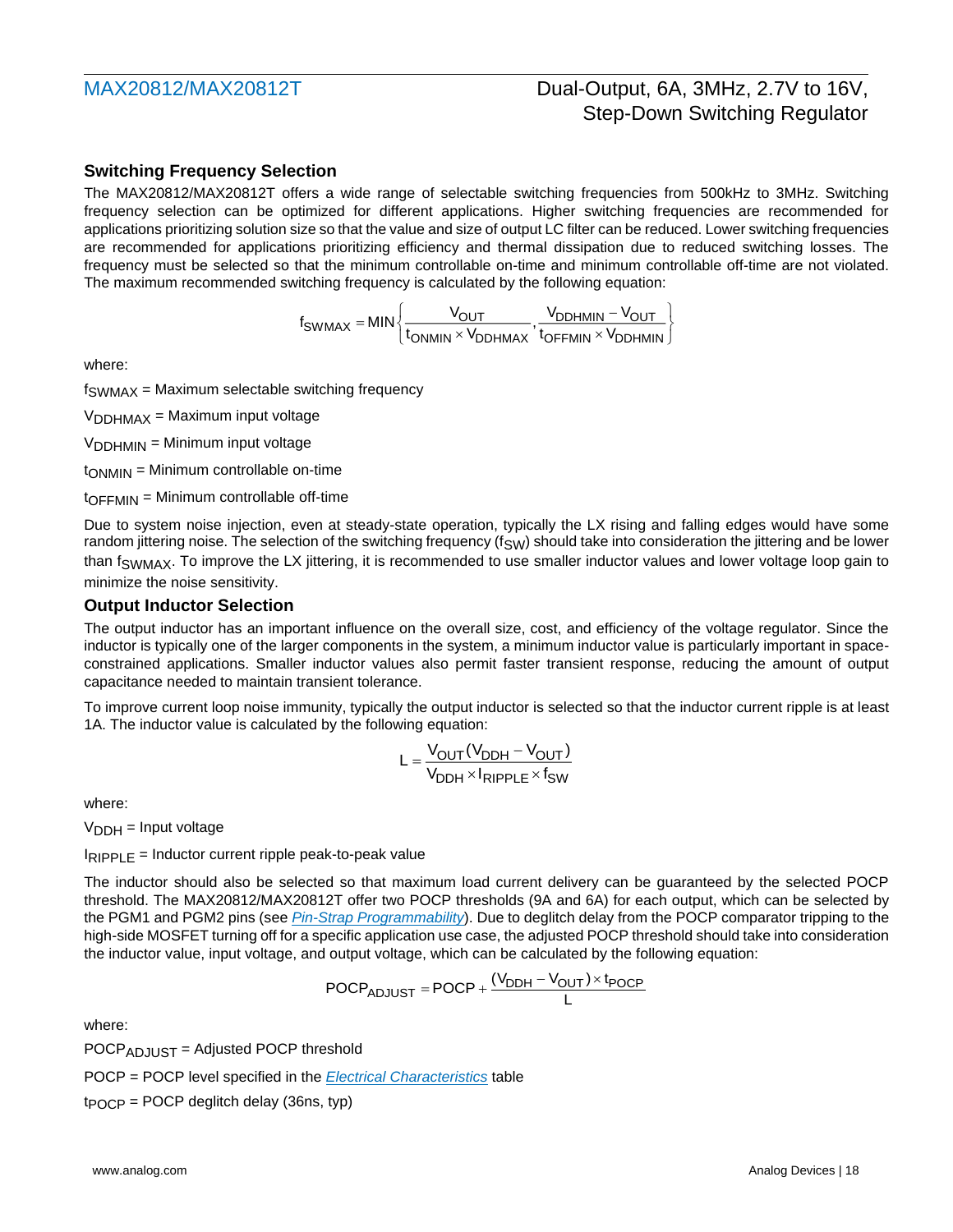It needs to be verified that the peak inductor current in normal operation does not exceed the minimum adjusted POCP threshold:

$$
\frac{I_{OUTMAX}}{N} + \frac{I_{RIPPLE}}{2} < PCCP_{ADJUST(MIN)}
$$

where:

 $N =$  Number of phases

 $I<sub>OUTMAX</sub> = Maximum load current$ 

POCP<sub>ADJUST(MIN)</sub> = Minimum adjusted POCP threshold, calculated with the minimum value of the POCP threshold

*[Table 4](#page-20-0)* shows some suitable inductor part numbers which are verified on the MAX20812/MAX20812T evaluation (EV) kit to offer optimal performance.

| I UMIV TI I IVVVIIIIIIVIIVVU IIIVUVIVIV |                      |                    |                         |                          |                       |                      |  |  |
|-----------------------------------------|----------------------|--------------------|-------------------------|--------------------------|-----------------------|----------------------|--|--|
| <b>COMPANY</b>                          | <b>VALUE</b><br>(µH) | <b>ISAT</b><br>(A) | $R_{DC}$<br>$(m\Omega)$ | <b>FOOTPRINT</b><br>(mm) | <b>HEIGHT</b><br>(mm) | <b>PART NUMBER</b>   |  |  |
| TDK                                     | 0.22                 |                    | 8                       | $2.5 \times 2.0$         | 1.2                   | TFM252012ALMAR22MTAA |  |  |
| <b>TDK</b>                              | 0.33                 | 8.4                | 10                      | $3.2 \times 2.5$         | 1.2                   | TFM322512ALMAR33MTAA |  |  |
| Pulse                                   | 0.47                 | 26                 | 3.75                    | $5.5 \times 5.3$         | 2.9                   | PA5003.471NLT        |  |  |
| Pulse                                   | 0.56                 | 22.2               | 4.05                    | $5.5 \times 5.3$         | 2.9                   | PA5003.561NLT        |  |  |
| Pulse                                   | 1.0                  | 16.5               | 6.9                     | $5.5 \times 5.3$         | 2.9                   | PA5003.102NLT        |  |  |
| Pulse                                   | 2.2                  | 10                 | 13.2                    | $5.5 \times 5.3$         | 2.9                   | PA5003.222NLT        |  |  |

#### **Table 4. Recommended Inductors**

### **Output Capacitor Selection**

One major factor in determining the total required output capacitance is the output-voltage ripple. To meet the output-voltage ripple requirement, the minimum output capacitance should satisfy the following equation:

$$
C_{OUT} \geq \frac{I_{RIPPLE}}{8 \times N \times f_{SW} \times (V_{OUTRIPPLE} - ESR \times I_{RIPPLE})}
$$

where:

VOUTRIPPLE = Maximum allowed output-voltage ripple

ESR = ESR of output capacitors

The other important factors in determining the total required output capacitance are the maximum allowable output voltage overshoot and undershoot during load transients. For a given loading or unloading current step, the minimum required output capacitance can be estimated by the following equation:

$$
C_{OUT} \ge MAX \left\{\frac{\left(\frac{\Delta I}{N} + \frac{I_{RIPPLE}}{2}\right)^2 \times L \times N}{2 \times \Delta V_{OUT} \times \left(V_{DDH} - V_{OUT}\right)}, \frac{\left(\frac{\Delta I}{N} + \frac{I_{RIPPLE}}{2}\right)^2 \times L \times N}{2 \times \Delta V_{OUT} \times V_{OUT}}\right\}
$$

where:

 $C<sub>OUT</sub> = Output capacitor$ 

 $\triangle I$  = Loading or unloading current step

 $\triangle V_{\text{OUT}}$  = Maximum allowed output voltage undershoot or overshoot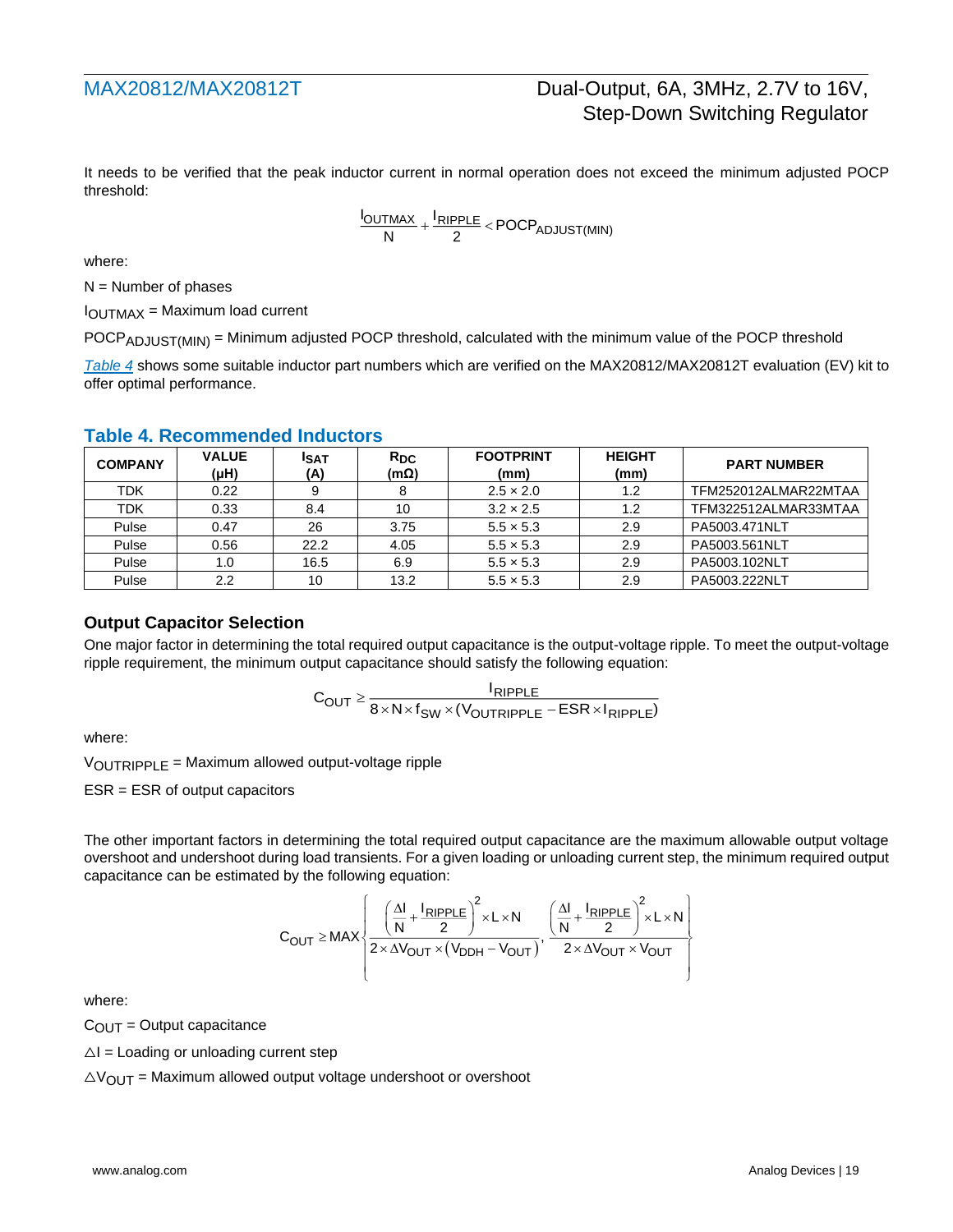### **Input Capacitor Selection**

The input capacitance selection is determined by the input voltage ripple requirement. The  $V_{DDH1}$  and  $V_{DDH2}$  pins of the MAX20812/MAX20812T should be connected on the PCB. When configured to dual-output operation, the input capacitance is shared between the two outputs. The minimum required input capacitance is estimated by the following equation:

$$
C_{IN} \ge MAX \left\{ \frac{I_{OUT1(MAX)} \times V_{OUT1}}{f_{SW1} \times V_{DDH} \times V_{INPP}}, \frac{I_{OUT2(MAX)} \times V_{OUT2}}{f_{SW2} \times V_{DDH} \times V_{INPP}} \right\}
$$

where:

 $C_{IN}$  = Input capacitance

 $I_{\text{OUT (MAX)}}$  = Maximum output current of OUTPUT\_

 $V_{\text{OUT}}$  = Output voltage of OUTPUT\_

 $f_{SW}$  = Switching frequency of OUTPUT\_

 $V_{\text{INPP}}$  = Peak-to-peak input voltage ripple

When the MAX20812 is configured to dual-phase operation, the minimum required input capacitance is estimated by the following equation:

$$
C_{IN} \ge \frac{I_{OUT(MAX)} \times V_{OUT}}{2 \times f_{SW} \times V_{DDH} \times V_{INPP}}
$$

Besides the minimum required input capacitance, it is also required to place 0.1µF and 1µF high-frequency decoupling capacitors next to each  $V_{\text{DDH}}$  pin to suppress the high-frequency switching noises.

#### <span id="page-19-0"></span>**Internal Compensation Selection**

#### **Voltage Loop Gain**

For stability purposes, it is recommended that the voltage loop bandwidth (BW) be lower than 1/5 of the switching frequency. Consider the case of using MLCC output capacitors that have nearly ideal impedance characteristics in the frequency range of interest with negligible ESR and ESL. The voltage loop BW can be estimated using the following equation:

$$
BW = \frac{N \times \frac{R_{FB2}}{R_{FB2} + R_{FB1}} \times \frac{R_{VGA}}{10k\Omega}}{2\pi \times 20m\Omega \times C_{OUT}}
$$

where:

 $R_{VGA}$  = The voltage loop gain resistance, which is set by the switching frequency and voltage loop gain multiplier selected by PGM\_ pin resistors (*[Table 5](#page-20-0)*)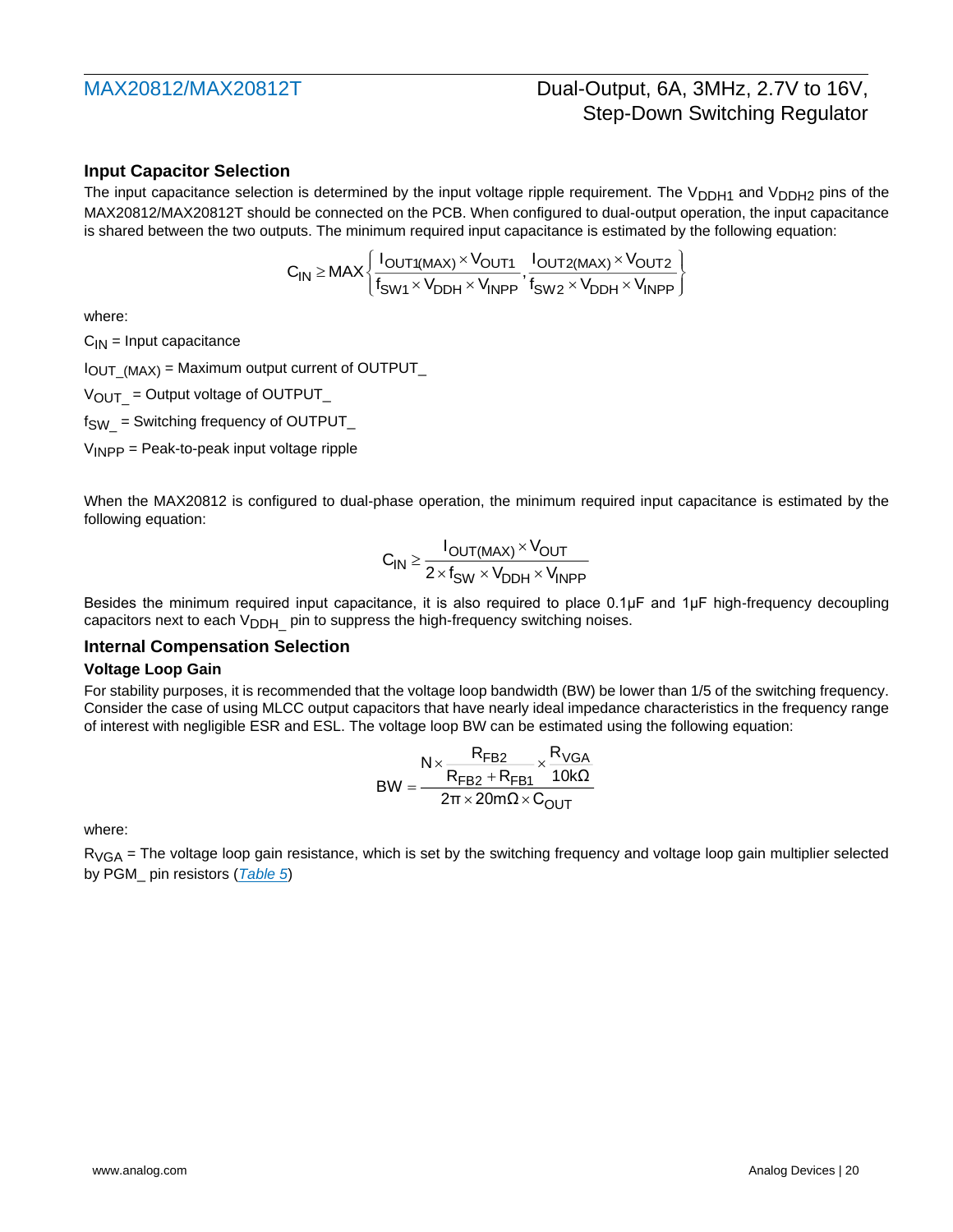| <b>SWITCHING</b><br><b>FREQUENCY</b><br>(kHz) | <b>VOLTAGE</b><br><b>LOOP GAIN</b><br><b>MULTIPLIER</b> | R <sub>VGA</sub><br>$(k\Omega)$ |
|-----------------------------------------------|---------------------------------------------------------|---------------------------------|
|                                               | 0.4                                                     | 15.6                            |
|                                               | 0.7                                                     | 27                              |
| 500                                           | 1                                                       | 37                              |
|                                               | 1.5                                                     | 52.2                            |
|                                               | 0.4                                                     | 22                              |
|                                               | 0.7                                                     | 31                              |
| 750                                           | 1                                                       | 44.5                            |
|                                               | 1.5                                                     | 62.3                            |
|                                               | 0.4                                                     | 22                              |
|                                               | 0.7                                                     | 37                              |
| 1000                                          | 1                                                       | 52.2                            |
|                                               | 1.5                                                     | 74.5                            |
|                                               | 0.4                                                     | 27                              |
|                                               | 0.7                                                     | 44.5                            |
| 1500                                          | 1                                                       | 62.3                            |
|                                               | 1.5                                                     | 104.4                           |
|                                               | 0.4                                                     | 31                              |
|                                               | 0.7                                                     | 52.2                            |
| 2000 or 3000                                  | 1                                                       | 74.5                            |
|                                               | 1.5                                                     | 104.4                           |

# <span id="page-20-0"></span>**Table 5. Voltage Loop Gain Resistance**

### **Slope Compensation**

Slope compensation is applied to guarantee current loop stability when the duty cycle is higher than 50%. For applications where the duty cycle is smaller than 50%, it is also recommended to apply slope compensation to improve current loop noise immunity. The minimum and maximum slope compensation values are calculated using the following equation:

$$
\frac{V_{OUT}}{L} \times C_{SLOPE} \times \frac{1.6 \Omega}{25} \leq SLOPE \leq \frac{V_{IN} \times f_{SW} \times C_{SLOPE}}{V_{OUT}} \Bigg[800 mV - \Bigg(\frac{I_{OUTMAX}}{N} + \frac{I_{RIPPLE}}{2}\Bigg) \times \frac{1.6 \Omega}{25}\Bigg]
$$

where:

CSLOPE = 5pF

The slope-compensation options of the MAX20812/MAX20812T can be selected by resistor values on PGM1 and PGM2. A higher slope value is recommended to help reduce duty cycle jittering and improve stability.

## **Typical Reference Designs**

See the *[Typical Application Circuits](#page-22-0)* for examples of reference schematics. Reference design examples for some common output voltages are shown in *[Table 6](#page-20-1)*.

| <b>VOUT</b><br>(V) | $I_{OUT}$ (A)<br>(PER<br><b>PHASE)</b> | fsw<br>(kHz) | $R_{FB1}$<br>(kΩ) | $R_{FB2}$<br>(kΩ) | PGM <sub>0</sub><br>$(k\Omega)$ | PGM1 OR<br>PGM <sub>2</sub><br>$(k\Omega)$ | $(\mu H)$ | C <sub>IN</sub> (PER EACH<br>V <sub>DDH</sub> PIN) | $c_{\text{OUT}}$    |
|--------------------|----------------------------------------|--------------|-------------------|-------------------|---------------------------------|--------------------------------------------|-----------|----------------------------------------------------|---------------------|
| 0.8                | 6                                      | 750          | 1.82              | 3.01              | 2.49                            | 2.49                                       | 0.47      | $10\mu$ F +1 $\mu$ F +0.1 $\mu$ F                  | $3 \times 47 \mu F$ |
| 0.9                | 6                                      | 1000         | 2.40              | 3.01              | 8.06                            | 2.49                                       | 0.47      | $10\mu$ F +1 $\mu$ F +0.1 $\mu$ F                  | $3 \times 47$ uF    |
| 1.0                | 6                                      | 1000         | 3.01              | 3.01              | 8.06                            | 2.49                                       | 0.47      | $10\mu F + 1\mu F + 0.1\mu F$                      | $3 \times 47$ uF    |
| 1.2                | 6                                      | 1000         | 4.22              | 3.01              | 8.06                            | 2.49                                       | 0.56      | $10\mu$ F +1 $\mu$ F +0.1 $\mu$ F                  | $3 \times 47 \mu F$ |
| 1.8                | 6                                      | 1500         | 7.87              | 3.01              | 21.5                            | 2.49                                       | 0.56      | $10\mu$ F +1 $\mu$ F +0.1 $\mu$ F                  | $2 \times 47$ uF    |
| 3.3                | 5                                      | 2000         | 16.9              | 3.01              | 30.9                            | 2.15                                       | 1.0       | $10\mu F + 1\mu F + 0.1\mu F$                      | $2 \times 47$ uF    |
| 5.0                | 4                                      | 2000         | 22.6              | 2.49              | 30.9                            | 100                                        | 2.2       | $10\mu F + 1\mu F + 0.1\mu F$                      | $1 \times 47$ uF    |

## <span id="page-20-1"></span>**Table 6. Reference Design Examples**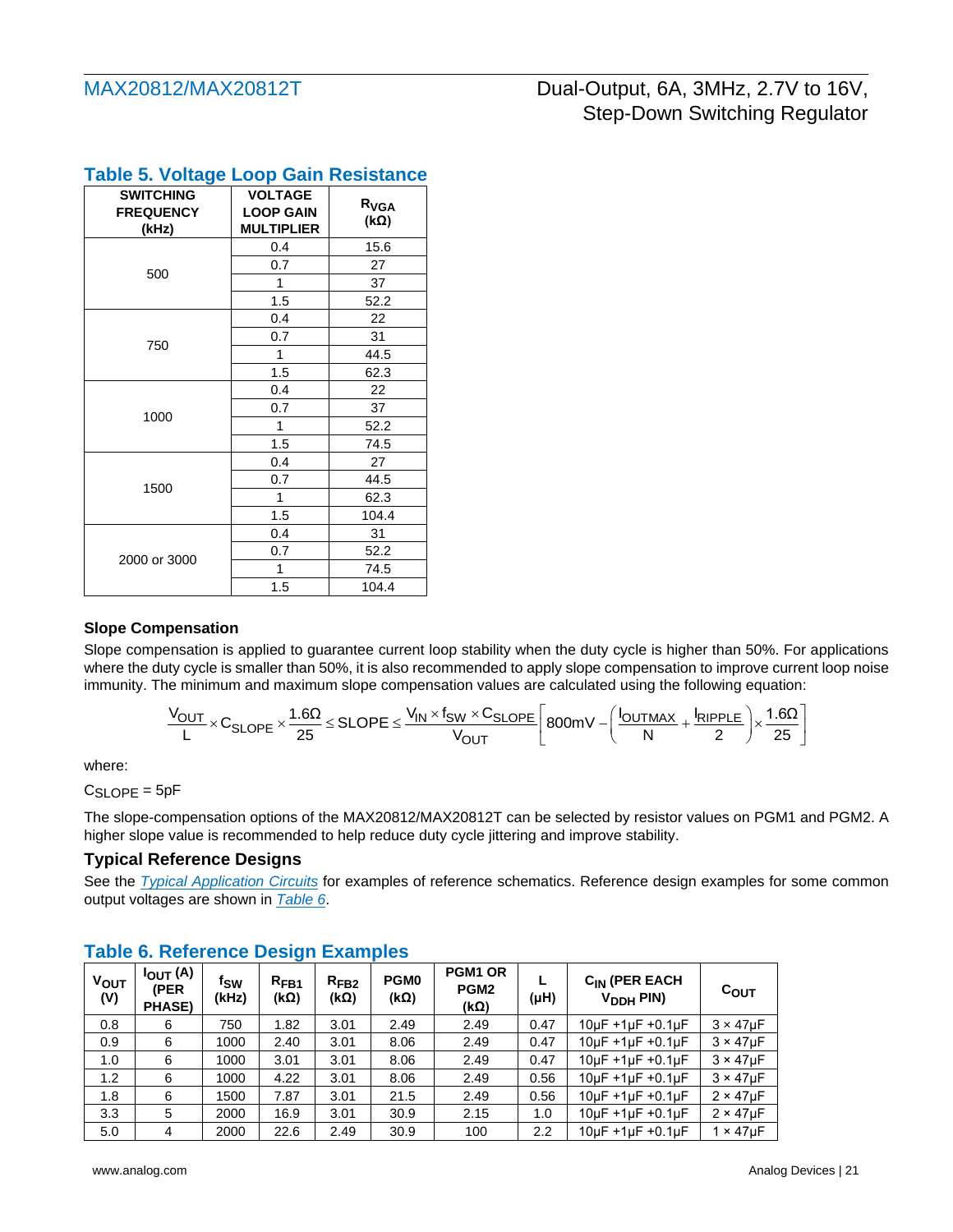### **PCB Layout Guidelines**

• For electrical and thermal reasons, the second layer from the top and bottom of the PCB should be reserved for power ground (PGND) planes.

- The input decoupling capacitor should be located the closest to the IC and no more than 40 mils from the  $V_{\text{DDH}}$  pins.
- The  $V_{CC}$  decoupling capacitors should be connected to PGND and placed as close as possible to  $V_{CC}$  pin.

• An analog ground copper polygon or island should be used to connect all analog control-signal grounds. This "quiet" analog ground copper polygon or island should be connected to the PGND through a single connection close to the AGND pin. The analog ground can be used as a shield and ground reference for the control signals (PGM\_ and SNSP\_).

• The AVDD decoupling capacitors should be connected to AGND and placed as close as possible to AVDD pin.

• The boost capacitors should be placed as close as possible to LX\_ and BST\_ pins on the same side of the PCB as the IC.

• The feedback resistor-divider and optional external compensation network should be placed close to the IC to minimize the noise injection.

- The voltage sense line should be shielded by ground plane and be kept away from switching node and the inductor.
- Multiple vias are recommended for all paths that carry high currents and for heat dissipation.

• The input capacitors and output inductors should be placed near the IC and the traces to the components should be kept as short and wide as possible to minimize parasitic inductance and resistance.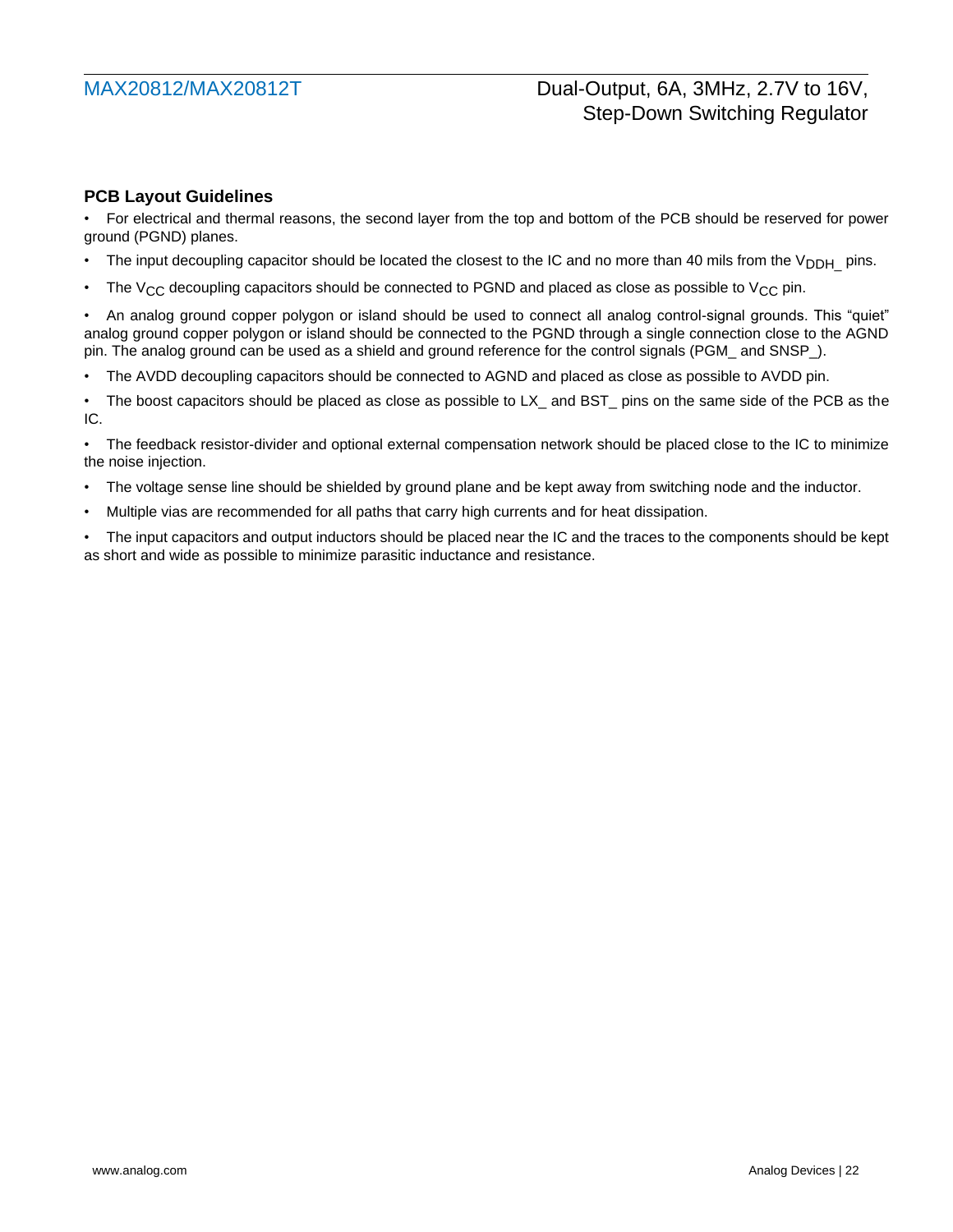# <span id="page-22-0"></span>**Typical Application Circuits**

## **Dual-Output Operation**

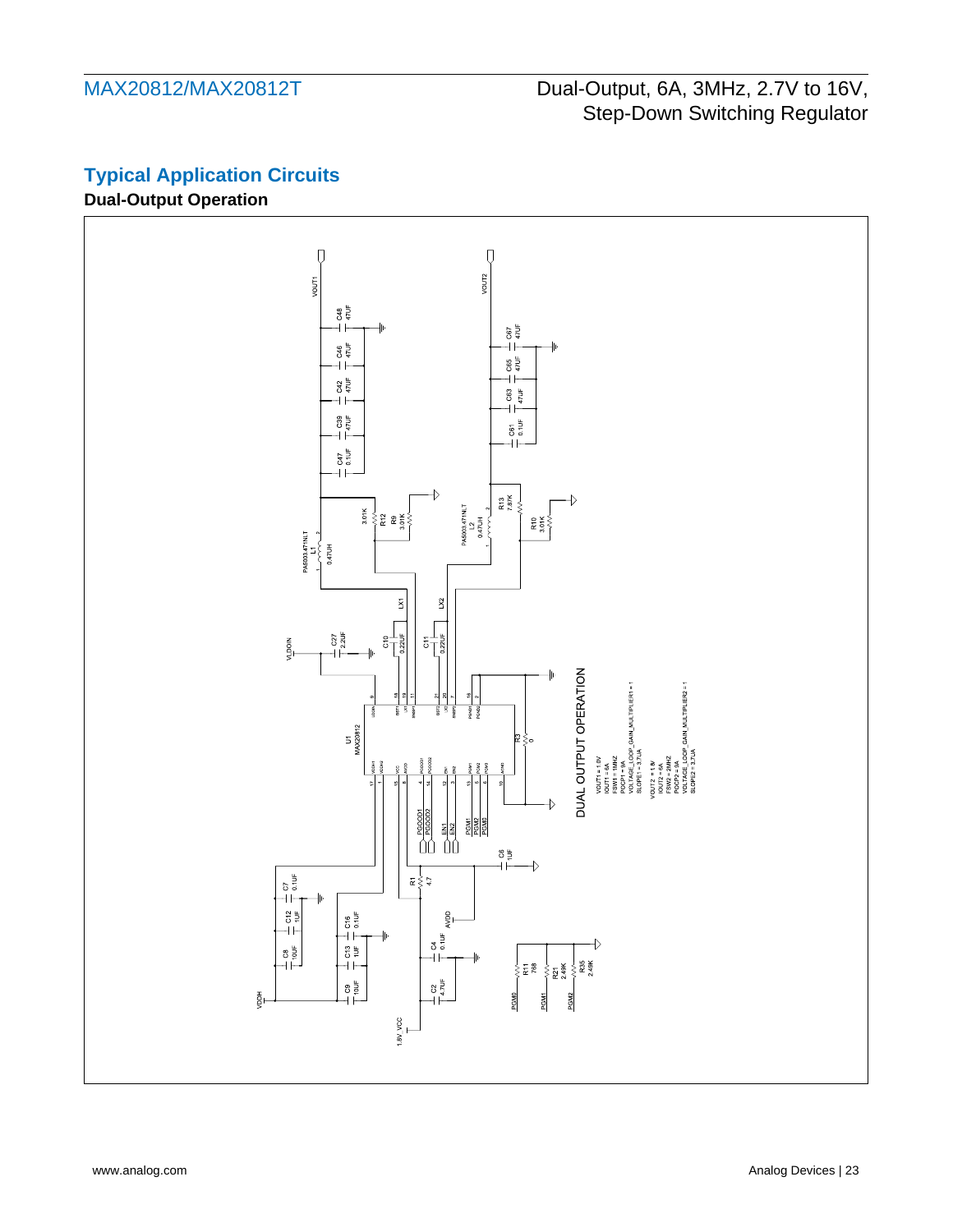## **Dual-Phase Operation**

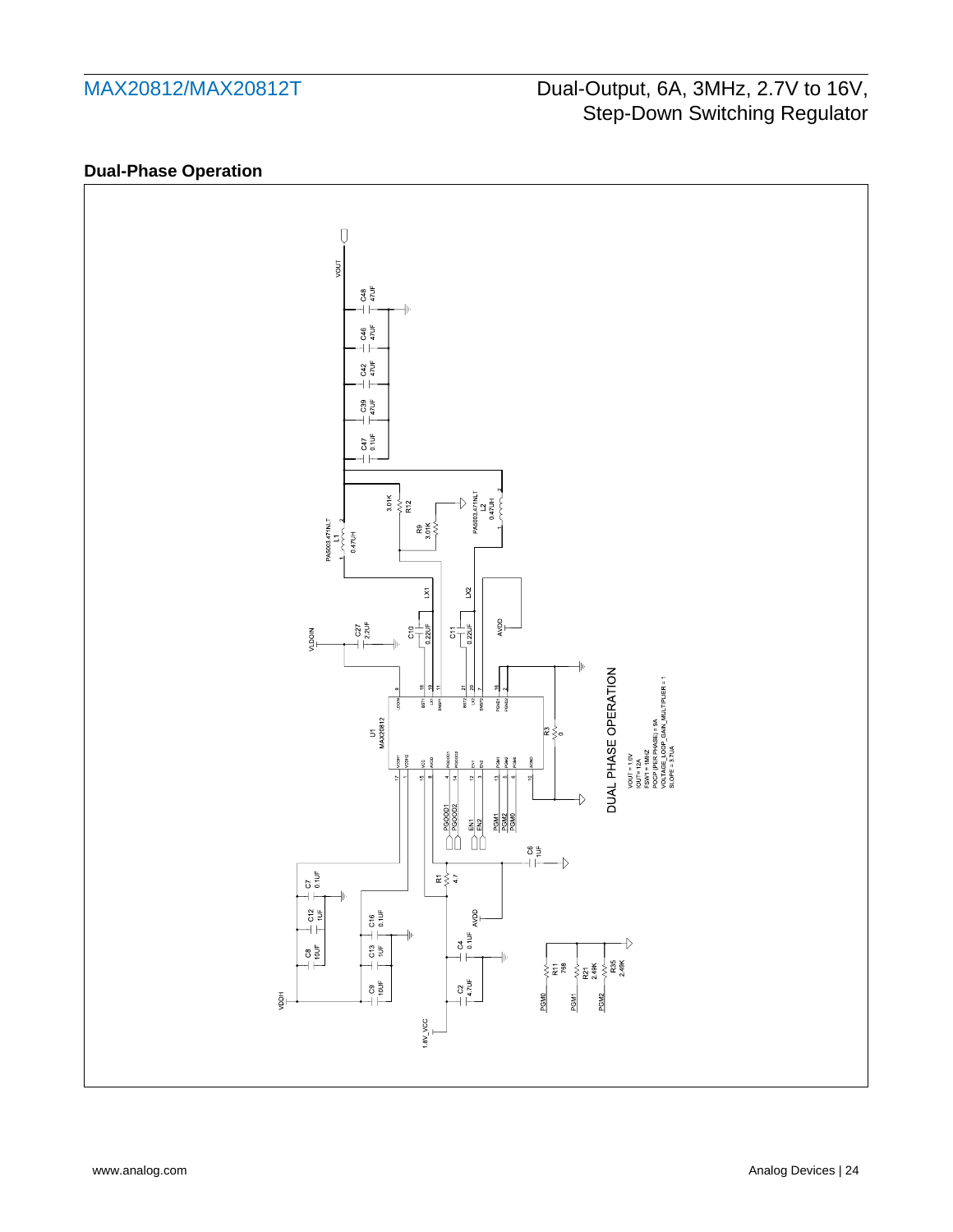## <span id="page-24-0"></span>**Ordering Information**

| <b>PART NUMBER</b> | <b>TEMPERATURE</b><br><b>RANGE</b>    | <b>PIN-PACKAGE</b>     | <b>DUAL-PHASE</b><br><b>OPERATION</b> | <b>MINIMUM CONTROLLABLE</b><br>ON-TIME (ns) |
|--------------------|---------------------------------------|------------------------|---------------------------------------|---------------------------------------------|
| MAX20812AFH+       | $-40^{\circ}$ C to $+125^{\circ}$ C   | 21 FC2QFN (open top)   | Yes                                   | 47                                          |
| MAX20812AFH+T      | $-40^{\circ}$ C to $+125^{\circ}$ C   | 21 FC2QFN (open top)   | Yes                                   | 47                                          |
| MAX20812TAFH+*     | $-40^{\circ}$ C to $+125^{\circ}$ C   | 21 FC2QFN (closed top) | No                                    | 40                                          |
| MAX20812TAFH+T*    | -40 $^{\circ}$ C to +125 $^{\circ}$ C | 21 FC2QFN (closed top) | No                                    | 40                                          |

*+Denotes a lead(Pb)-free/RoHS-compliant package.*

*T = Tape and reel.*

*\*Future product—contact factory for availability.*